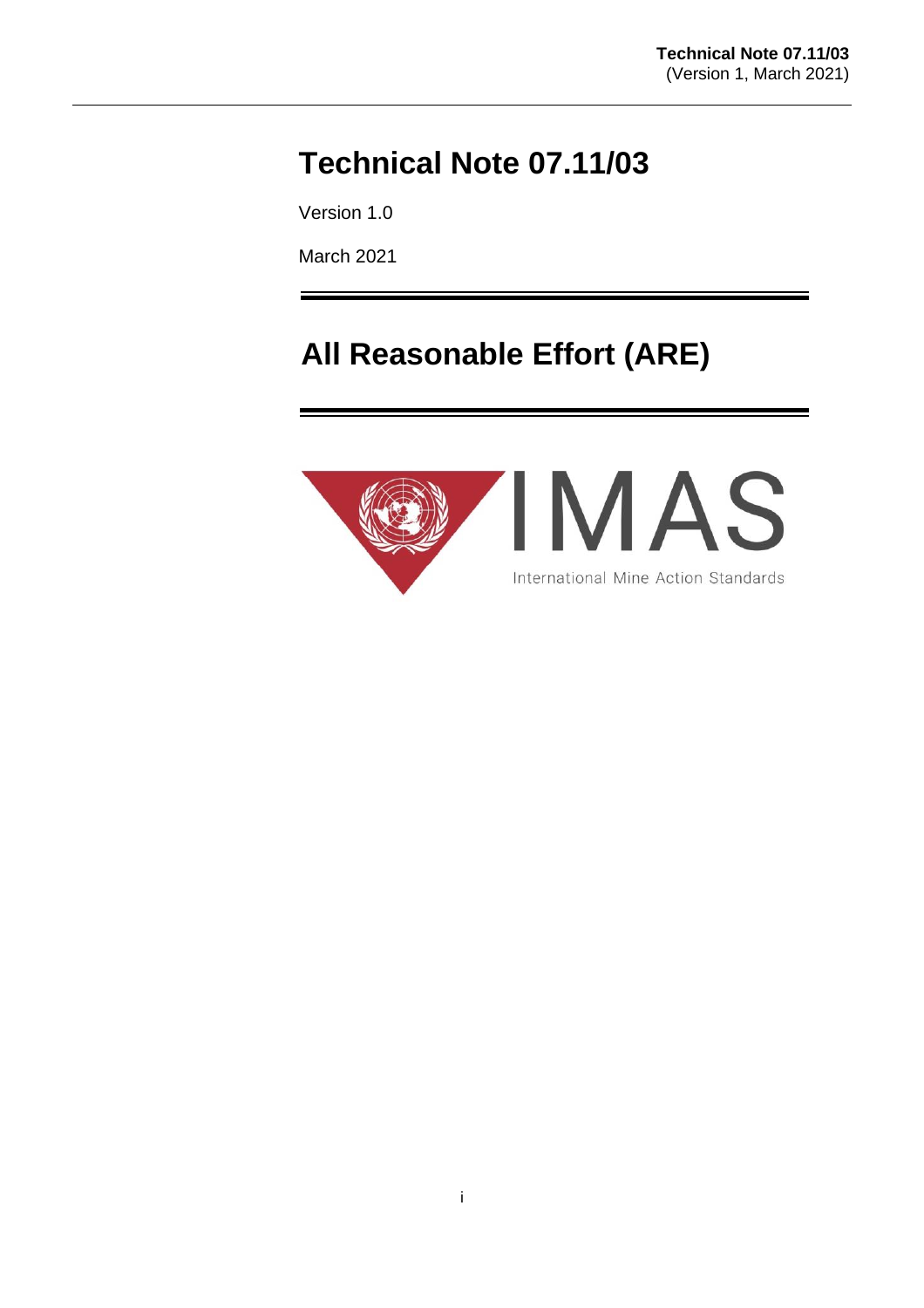# **Warning**

This document is distributed for use by the mine action community, review, and comment. Although in a similar format to the International Mine Action Standards (IMAS) it is not part of the IMAS Series. It is subject to change without notice and may not be referred to as an IMAS.

Recipients of this document are invited to submit, with their comments, notification of any relevant patent rights of which they are aware and to provide supporting documentation. Comments should be sent to [mineaction@un.org](mailto:mineaction@un.org) with a copy to [imas@gichd.org.](mailto:imas@gichd.org)

The content of this document has been drawn from open source information and has been technically validated as far as reasonably possible. Users should be aware of this limitation when utilizing the information contained within this document. They should always remember that this is only an advisory document; it is not an authoritative directive.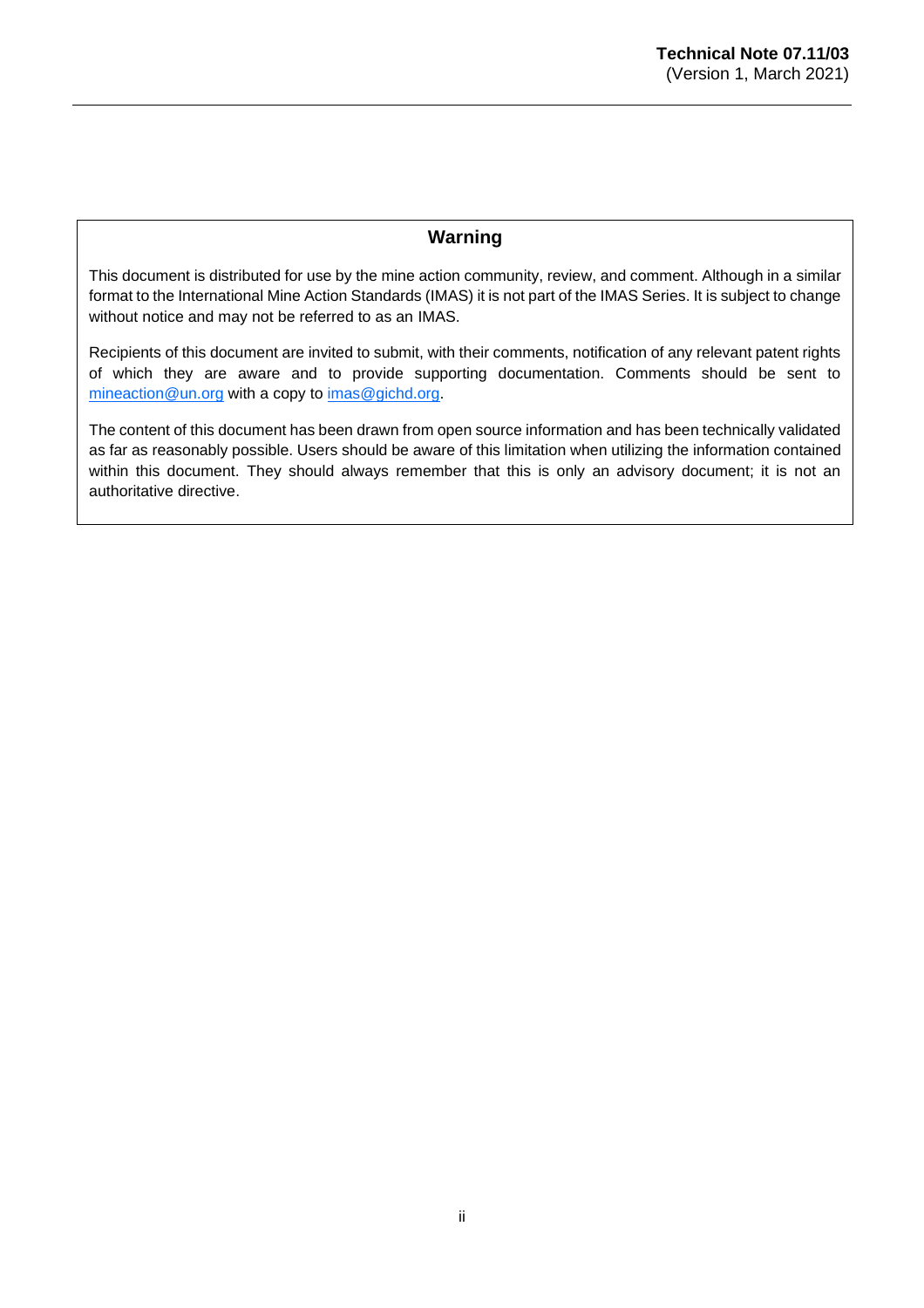# **Table of Contents**

| 4.4 Establishing an appropriate quality management system that facilitates learning11            |
|--------------------------------------------------------------------------------------------------|
| 5. Guiding principles for ensuring ARE throughout the Implementation of land release 11          |
| 5.1 A well-documented system for recording the identification and processing of hazardous areas: |
| 5.2 Well-defined and objective criteria for the classification and re-classification of land 13  |
|                                                                                                  |
|                                                                                                  |
|                                                                                                  |
| 5.6 A common set of terminology should be used when describing land release 18                   |
|                                                                                                  |
|                                                                                                  |
|                                                                                                  |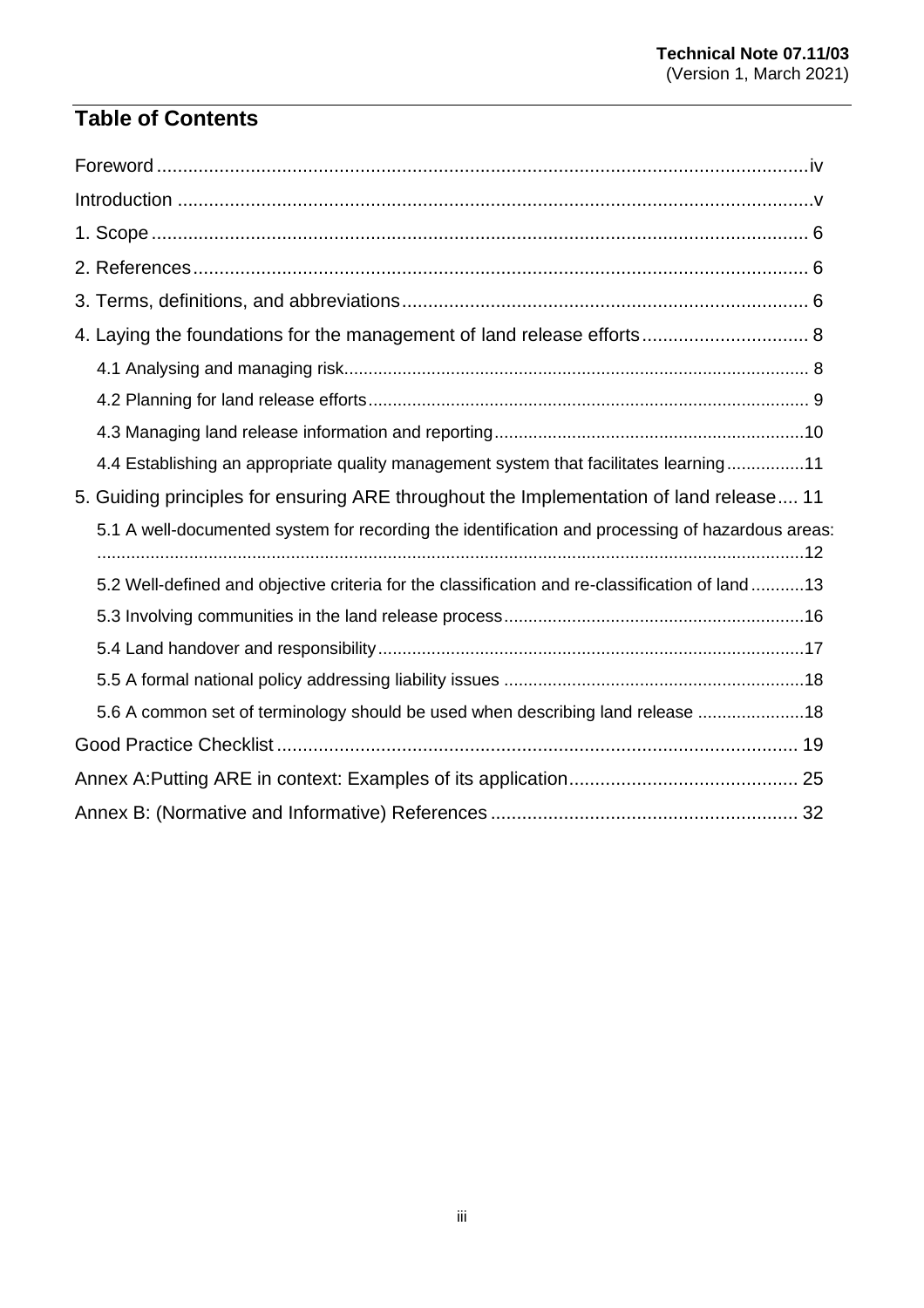# <span id="page-3-0"></span>**Foreword**

Management practices and operational procedures for mine action are constantly evolving. Improvements are made, and changes are required, to enhance safety and productivity. Changes may come from the introduction of new technology, in response to a new mine or ERW threat, and from field experience and lessons learned in other mine action projects and programmes. This experience and lessons learned should be shared in a timely manner.

Technical Notes for Mine Action (TNMAs) provide a forum to share experience and lessons learned by collecting, collating and publishing technical information on important, topical themes, particularly those relating to safety and productivity. TNMAs complement the broader issues and principles addressed in International Mine Action Standards (IMAS).

The preparation of TNMAs follows a rapid production and approval process. They draw on practical experience and publicly-available information. Over time, some TNMAs may be 'promoted' to become full IMAS standards, while others may be withdrawn if no longer relevant or if superseded by more up-to-date information.

TNMAs are neither legal documents nor IMAS. There is no legal requirement to accept the advice provided in a TNMA. They are purely advisory and are designed solely to supplement technical knowledge or to provide further guidance on the application of IMAS.

TNMAs are compiled by the Geneva International Centre for Humanitarian Demining (GICHD) at the request of the United Nations Mine Action Service (UNMAS) in support of the international mine action community. They are published on the IMAS website at [www.mineactionstandards.org.](http://www.mineactionstandards.org/)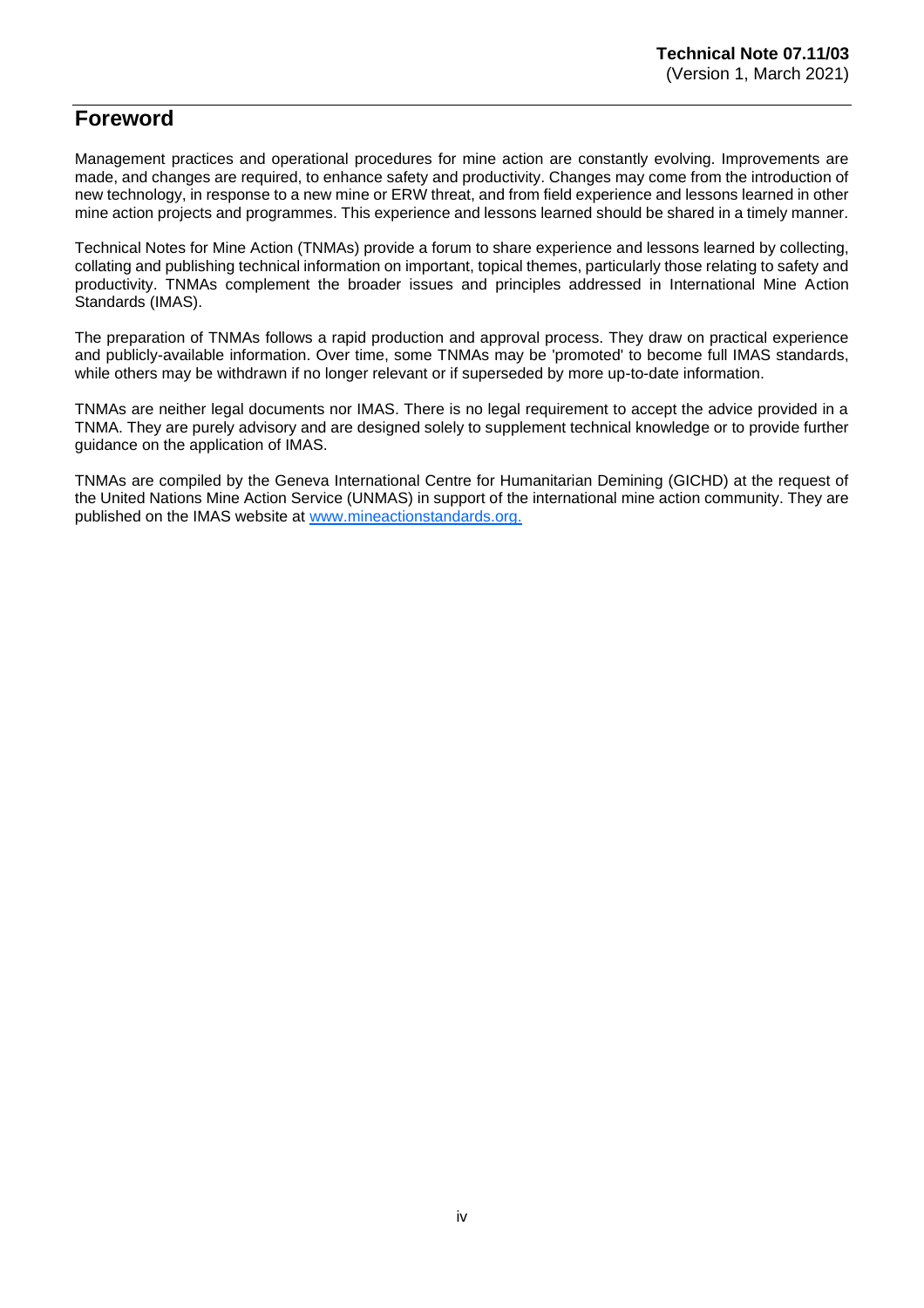# <span id="page-4-0"></span>**Introduction**

The global effort to address contamination from Explosive Ordnance (EO) has invested significant resources in locating and destroying EO and ensuring that previously contaminated land and infrastructure can be released for the benefit of communities. To ensure that these considerable resources are used wisely on the one hand, and that populations can use land safely on the other, the concept of "All Reasonable Effort" (ARE) has been developed within the IMAS framework.

The concept of ARE therefore identifies the need for efforts guided by a reasoned approach to be taken by states affected by EO, which is based on evidence. Such an approach ensures that contamination is identified and cleared without wasting time and precious resources. For States Parties to the Anti-Personnel Mine Ban Convention, the Convention on Cluster Munitions or the Convention on Certain Conventional Weapons, using the concept of ARE does not modify in any way the obligations under those conventions<sup>1</sup>, but provides technical guidance that may assist states in the application of those obligations. ARE highlights the fact that there is a required investment of time and resources to reach the necessary level of confidence that EO has been identified and removed, which is defined as the "minimum acceptable level of effort" in IMAS 04.10<sup>2</sup>. The challenge faced by National Mine Action Authorities (NMAAs) is to practically define the acceptable level of effort that must be made, according to their local context, through their National Mine Action Standards (NMAS) and in compliance with any international obligations that may apply.

In keeping with IMAS guidance, NMAS should establish the evidence-based process that frames ARE and ensures that an area, a defined portion of the country, and eventually the country, no longer contains known EO contamination. The NMAS should lay out the criteria and parameters that constitute ARE for each aspect of Land Release (LR), including what should be done in order to achieve the desired level of confidence that cancelled, reduced and cleared land is free of EO contamination within specified limits. For example, when looking at the steps involved in the Non-Technical Survey (NTS) and Technical Survey (TS), the criteria for cancelling or reducing land should be specifically and clearly described. Similarly, the NMAS chapter that describes `clearance` should determine a minimum clearance depth and minimum target size. These criteria should be developed by NMAAs and agreed upon, in a consultative manner, with mine action operators, local authorities, communities and other relevant stakeholders.

The LR process and its management, as described within the IMAS<sup>3</sup>, is therefore the roadmap for ensuring that ARE is applied within each component of operations, NTS, TS and clearance. This road map must be based on the foundations of good practice in mine action programmes, including established risk management, Information Management (IM), and Quality Management Systems (QMS). These various components of mine action programmes must be integrated into NMAS in order to achieve ARE.

It is important to remember, however, that even when EO-affected states invest appropriate resources and apply ARE to eliminate their EO problems, there is always a residual risk that EO remains<sup>4</sup>. The fact that information is not always accurate means that residual contamination will often persist after proactive efforts to find and eliminate all hazards are completed. For this reason, a long-term risk management strategy and framework is also essential to the concept of ARE.

The following TNMA will review the key elements that are necessary to ensuring that ARE is being applied (including a checklist that summarises these elements). The concept of ARE can be considered as the application of the sum of the guidance available in the IMAS, therefore this TNMA aims to point the reader towards those elements within the many IMAS chapters that are the most important concepts and key elements for mine action managers to consider when developing and reviewing their NMAS to achieve ARE.

<sup>1</sup> Art. 5(1) and (2), Anti-Personnel Mine Ban Convention (APMBC). Art. 4(1)(a) and (2)(a) and (d), Convention on Cluster Munitions (CCM). Protocol V Art.3(2) and (3), Convention on Certain Conventional Weapons (CCW).

<sup>&</sup>lt;sup>2</sup> Refer to the definition on All Reasonable Effort (3.10. page.7 IMAS 04.10, Glossary of mine action terms, definitions, and abbreviations <sup>3</sup> Refer to IMAS 07.10, the Guide for the management of Land Release and Residual Contamination Operations, and IMAS 07.11 on Land Release for guidance on these concepts, found a[t https://www.mineactionstandards.org/en/standards/](https://www.mineactionstandards.org/en/standards/)

<sup>4</sup> Refer to IMAS 07.14 and TNMA 07.14/01 on Residual Risk Management for more information on this subject.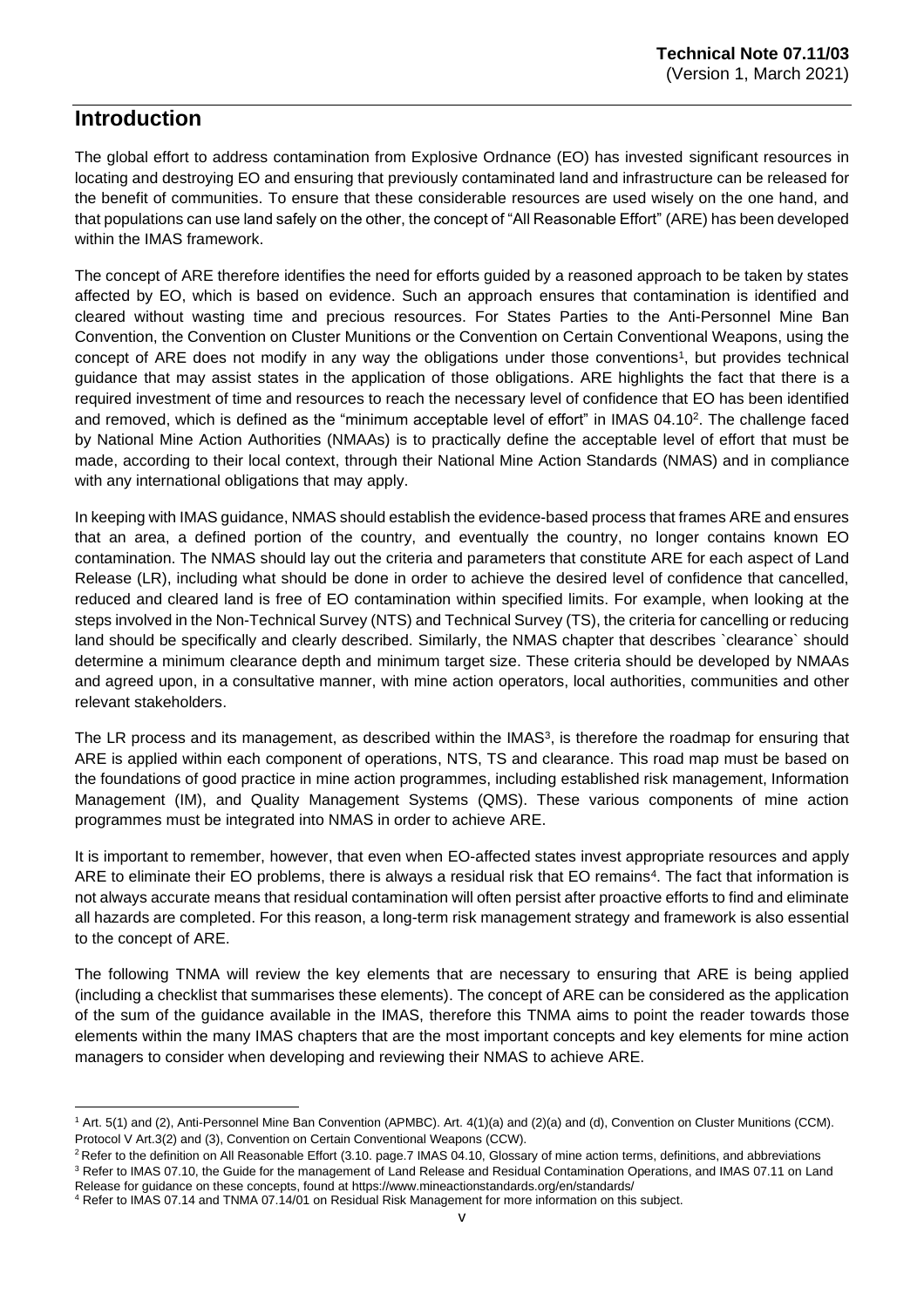# <span id="page-5-0"></span>**1. Scope**

This TNMA is intended to provide additional guidance on how ARE is achieved through sound management of mine action programmes<sup>5</sup>, and the full implementation of the principles of LR<sup>6</sup>. The TNMA will expand on each of these two areas in order to illustrate how the various relevant IMAS chapters fit together to guide NMAAs<sup>7</sup> in their planning and oversight of LR activities, and that serve as the requirements for mine action operators who implement those LR activities. This note will not address the inputs required for ARE (such as funding, equipment, or other resources), and will not seek to address mine action pillars beyond clearance (such as Explosive Ordnance Risk Education, Victim Assistance or Stockpile Destruction).

The combined efforts of mine action stakeholders in the implementation of national mine action strategies and completion/work plans, in compliance with IMAS and NMAS, should provide confidence that ARE has been achieved. This level of confidence is required for the population in an EO-affected state to feel secure using land that has been suspected of EO contamination and has been subject to LR. It is equally important that there is overarching confidence in the evidence-based baseline information that identified contaminated areas at the outset of the NMAA's response, so that the population feels confident using land where no LR has taken place. This TNMA will expand upon the concept of ARE and describe how to ensure that the "minimum acceptable level of effort" to remove the presence or suspicion of contaminated areas has been achieved.

# <span id="page-5-1"></span>**2. References**

A list of normative and informative references is included in Annex B. These references complement the information provided in this TNMA and are referenced within its text. The IMAS chapters cited provide a normative foundation for this TNMA and their contents provide a fuller understanding of the material presented in this document.

# <span id="page-5-2"></span>**3. Terms, definitions, and abbreviations**

In general, this TNMA uses common mine action terms, and as such can be found in IMAS 04.10 Second Edition, Amendment 10 (Glossary of mine action terms, definitions, and abbreviations).<sup>8</sup>

Some of the key definitions found in IMAS 04.10 that are relevant to the scope of this TNMA include:

#### All Reasonable Effort

"describes what is considered a minimum acceptable level of effort to identify and document contaminated areas or to remove the presence or suspicion of explosive ordnance. All reasonable effort has been applied when the commitment of additional resources is considered to be unreasonable in relation to the results expected."

Land Release

<sup>5</sup> Within this TNMA, particular emphasis in terms of sound management of mine action programmes, should be placed on guidance provided within the following IMAS documents: IMAS 02.10 on the establishment of a mine action programme; IMAS 07.14 on managing risks appropriately; IMAS 05.10 on ensuring the availability of accurate and timely information; and 07.12 on establishing a sound quality management system.

<sup>&</sup>lt;sup>6</sup> These principles are described in IMAS 07.10 and 07.11 respectively.

<sup>7</sup> This note also makes use of, and complements, guidance within the discussion paper prepared by Norway "Applying all available methods to achieve the full, efficient and expedient implementation of Article 5", APLC/MSP.9/2008/WP.2, 30 May 2008, found at: <https://www.apminebanconvention.org/fileadmin/APMBC/MSP/9MSP/9MSP-NorwPaper-Landrelease-2Oct2008-en.pdf> as well as the paper submitted by the Committee on Article 5 mine clearance obligations, at MSP.17 in October 2018 titled: "Reflections and understandings on the implementation and completion of Article 5 mine clearance obligations", APLC/MSP.17/2018/10, found at: <https://www.apminebanconvention.org/fileadmin/APMBC/MSP/17MSP/Reflections-Art.5-en.pdf>

<sup>8</sup> All updated International Mine Action Standards are found at the IMAS website:<https://www.mineactionstandards.org/>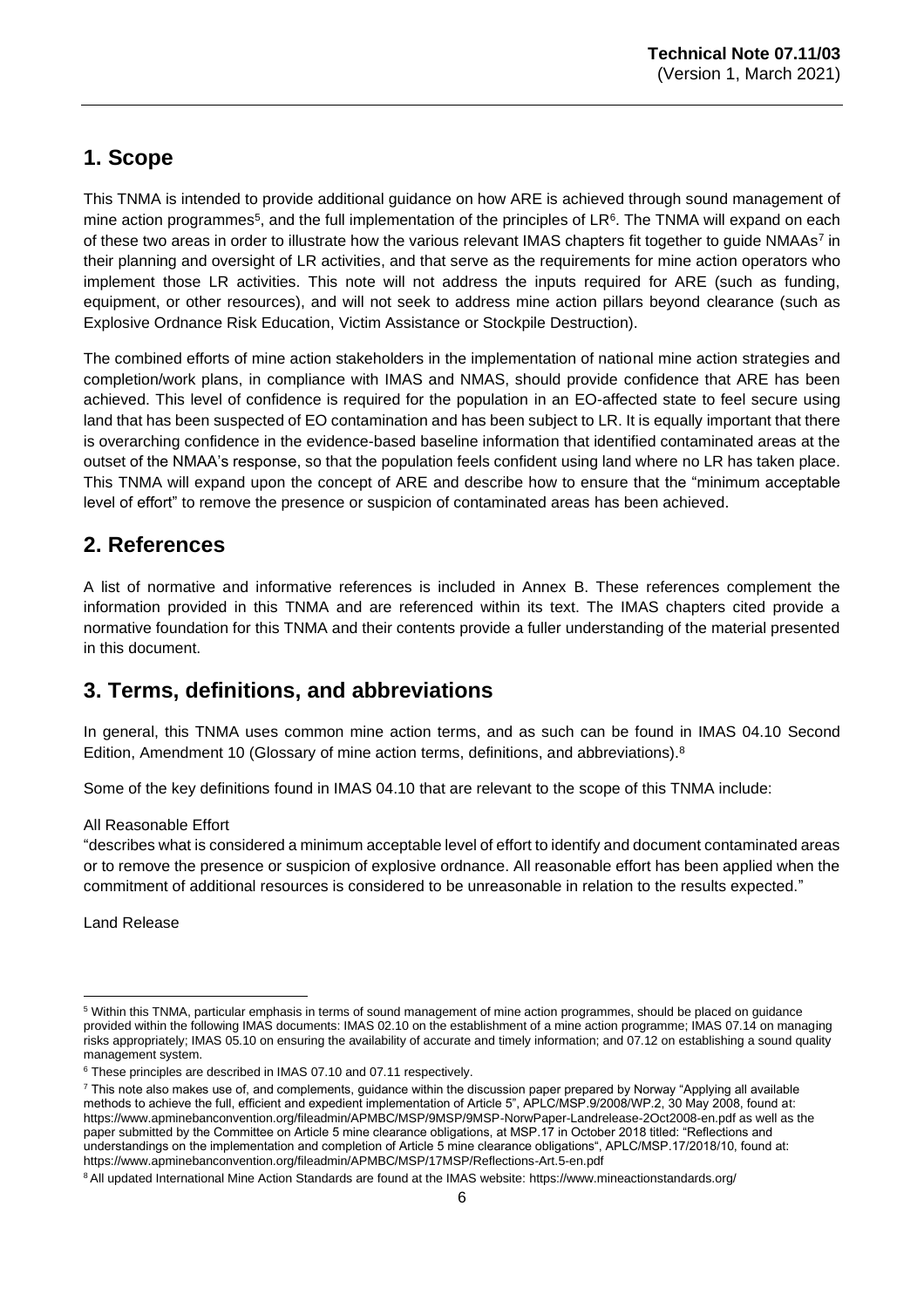"in the context of mine action, the term describes the process of applying "all reasonable effort" to identify, define, and remove all presence and suspicion of Explosive Ordnance through non-technical survey, technical survey and/or clearance. The criteria for "all reasonable effort" shall be defined by the NMAA."

#### National Mine Action Authority (NMAA)

"the government entity, often an inter-ministerial committee, in a mine-affected country charged with the responsibility for the regulation, management and coordination of mine action". Note: In the absence of a NMAA, it may be necessary and appropriate for the UN, or some other recognised international body, to assume some or all of the responsibilities, and fulfil some or all the functions, of a Mine Action Centre or, less frequently, an NMAA.

#### Residual Risk

"is the risk remaining following the application of all reasonable effort to identify, define, and remove all presence and suspicion of explosive ordnance through non-technical survey, technical survey and/or clearance".

#### Residual Contamination

"refers to contamination which gives rise to residual risk"

#### Explosive Ordnance

"interpreted as encompassing mine action's response to the following munitions:

- Mines
- Cluster Munitions
- Unexploded Ordnance
- Abandoned Ordnance
- Booby traps
- Other devices (as defined by CCW APII)
- Improvised Explosive Devices*\**

\* *Note: Improvised Explosive Devices (IEDs) meeting the definition of mines, booby-traps or other devices fall under the scope of mine action, when their clearance is undertaken for humanitarian purposes and in areas where active hostilities have ceased".*

#### Suspected Hazardous Area

"an area where there is reasonable suspicion of explosive ordnance contamination on the basis of indirect evidence of the presence of Explosive Ordnance"

#### Confirmed Hazardous Area

"refers to an area where the presence of explosive ordnance contamination has been confirmed on the basis of direct evidence of the presence of Explosive Ordnance"

#### **Triangulation**

"in the context of mine action evaluation the term refers to the use of multiple theories, sources or types of information, or types of analysis to verify and substantiate an assessment. The sources of information may not necessarily be people but include documents, maps, photographs, satellite imagery etc."

For the purpose of this TNMA, the following additional term is to be defined as follows:

The term 'Reasonable' is used to describe something that is 'in accordance with reason'<sup>9</sup> and is therefore evidence based.

<sup>9</sup> Merriam-Webster Dictionary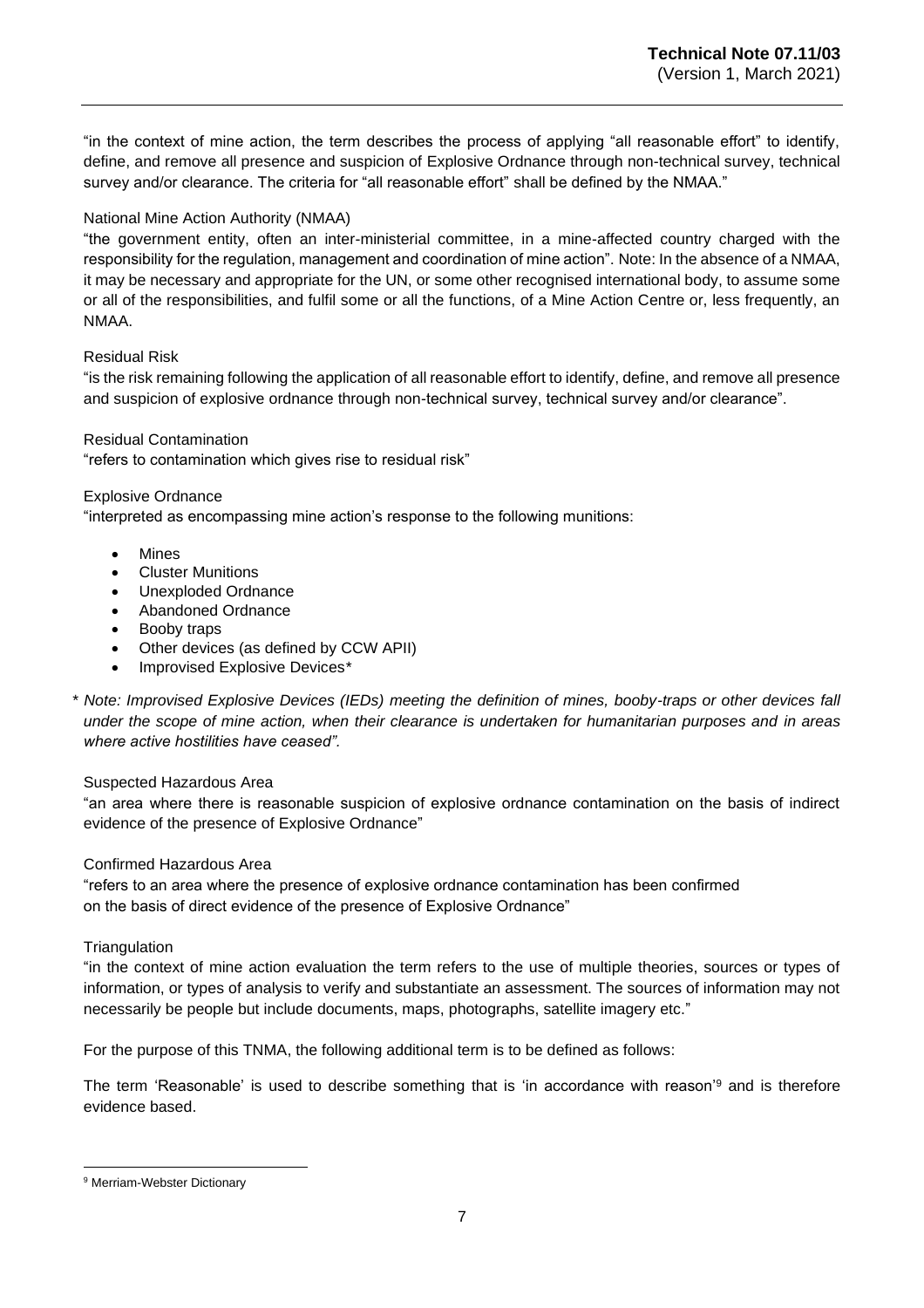Additionally, the following abbreviations are used:

- ARE All Reasonable Effort
- CHA Confirmed Hazardous Area
- EO Explosive Ordnance
- EORE Explosive Ordnance Risk Education
- HA Hazardous Area (this could be a SHA or a CHA)
- IED Improvised Explosive Device
- IM Information Management
- LR Land Release
- MDD Mine Detection Dog
- MFR Mine Field Report
- NMAA National Mine Action Authority
- NTS Non-technical Survey
- QA Quality Assurance
- QC Quality Control
- QM Quality Management
- QMS Quality Management System
- SHA Suspected Hazardous Area
- SOP Standard Operating Procedure
- TNMA Technical Note for Mine Action
- TS Technical Survey
- UNMAS United Nations Mine Action Service
- UXO Unexploded Ordnance

# <span id="page-7-0"></span>**4. Laying the foundations for the management of land release efforts**

In order to implement LR fully and ensure that ARE is applied, the fundamental elements of sound mine action management must be put in place. These elements include the following: implementing guidance for the establishment of a mine action programme; the development of a national mine action strategy; the elaboration of an effective risk management framework; the creation of a QMS (including policies for determining responsibility and ultimately liability for negligence and misconduct); and the establishment of an appropriate IM framework.

# <span id="page-7-1"></span>**4.1 Analysing and managing risk**

EO contamination poses risks to communities and to the economic development of affected states. These risks must be appropriately assessed and analysed in order to ensure that subsequent planning is robust, that prioritisation is carried out based on evidence, and to ensure that the LR response proposed is appropriate to the context. As noted in IMAS 07.14, "Risk management is often the first element of any management system to 'hit the ground' in new and challenging circumstances."<sup>10</sup> In order to ensure that ARE is being applied, a comprehensive risk analysis must be used as a foundation for planning. The risk analysis will ensure that the LR activities planned will be proportionate and appropriate to the risks identified. In this regard, questions such as what type of EO is present (for example victim operated devices, UXO, cluster munitions, etc.) or whether contamination is on the surface or also sub-surface, will greatly influence the parameters of LR operations and which methodologies can be used safely and effectively. Risk management is a key defining parameter for the effort that should be expended on LR activities in order to mitigate the calculated risk of injury or death among the population, due to the presence of explosive ordnance.

Risk management is also an essential component in addressing the long-term monitoring and management of EO. Experience to date and risk analysis in EO-affected countries tells us that in most post-conflict contexts unknown individual items of EO may remain after the NMAA has completed the proactive phase of its work.

<sup>10</sup> IMAS 07.14, Section 5.5 p.5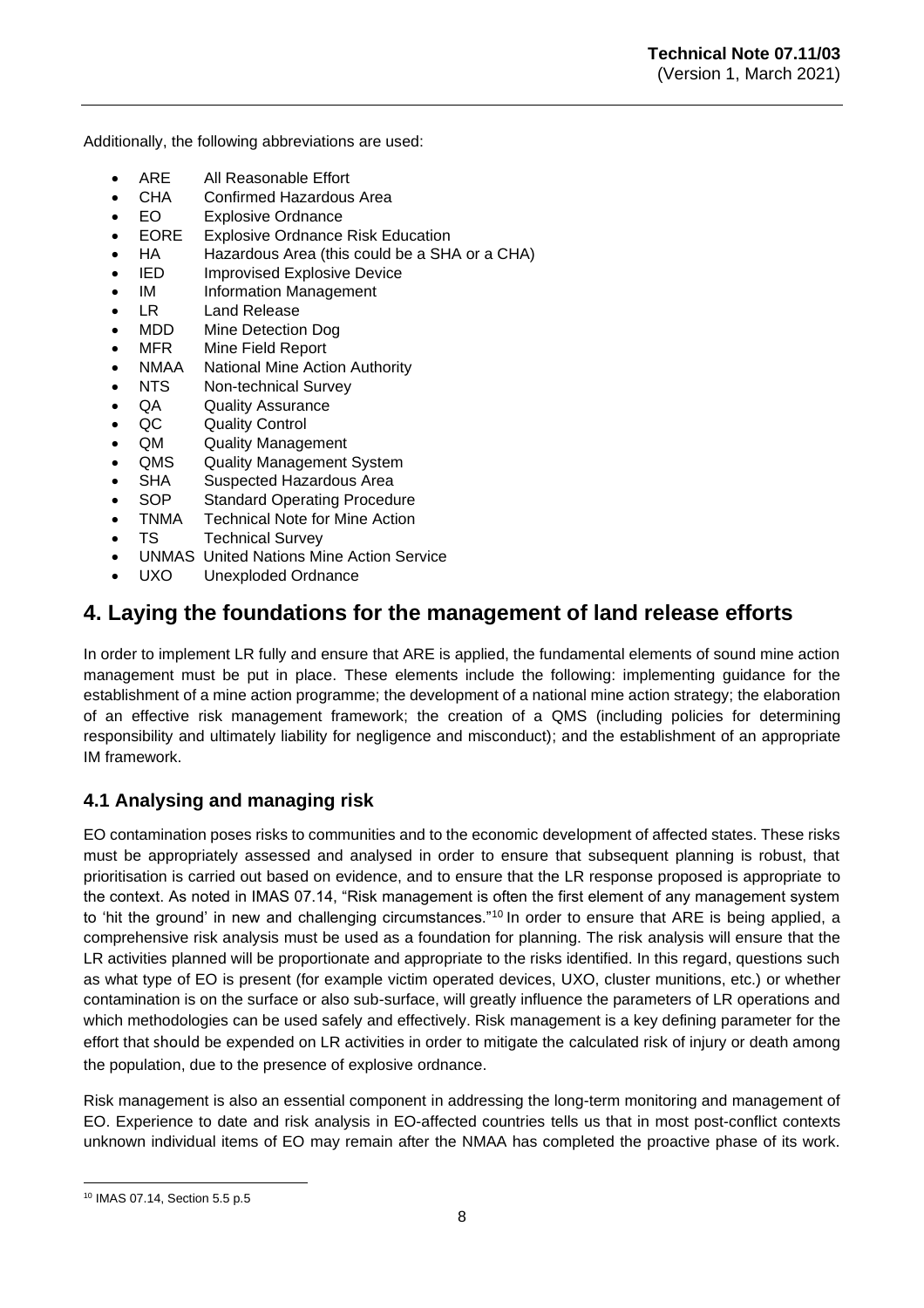This "residual contamination"<sup>11</sup> is because mine action managers often have access to incomplete information and find no physical evidence of EO. In many contexts, EO will be found in areas where no contamination was ever known or suspected (and therefore not reported) or potential informants were overlooked (such as women, children, marginalised groups). In other cases, EO could have been missed due to technical considerations (such as being undetectable with equipment used, or that natural disasters (such as landslides) could have shifted the location of EO. Negligence or human error is also possible as an explanation for residual contamination.

In order to manage the residual EO risk in countries affected by conflict, the appropriate management of residual risk needs to be considered early on in the life cycle of the mine action programme and the EO affected country should develop and put in place a long-term risk management framework well ahead of the end of proactive LR operations. Such a system will identify a sustainable capacity (often found within security or emergency services) that can respond to newly- discovered EO. This capacity should have access to information collected by the NMAA during the proactive phase of LR operations so that this long-term risk management framework can use this information for risk analysis during the reactive residual phase. A transition plan will need to be developed so that there is a smooth transition to sustainable long-term capacity. Failure to determine how they will address a long-term capacity to deal with any unknown items of ordnance that are found once proactive efforts cease, is in turn a failure to meet the requirements of ARE.



Figure 1: Evolution of Risk Management Response<sup>12</sup>

# <span id="page-8-0"></span>**4.2 Planning for land release efforts**

Guidance within IMAS 02.10 outlines the need to establish sound planning processes at the outset of a mine action programme that will provide a framework for LR efforts. A baseline of information regarding EO contamination is a minimum requirement for ARE since mine action programmes will require this information as a point of departure for planning. According to IMAS 02.10:

*"planning must ensure that a process of information-gathering and analysis is implemented as soon as practically possible so that a comprehensive assessment of the mine problem and its impact on men,* 

<sup>11</sup> See TNMA 07.14/01 on Residual Risk Management for more detailed information on this subject.

<sup>12</sup> TN 07.14/01, Figure 1, p.7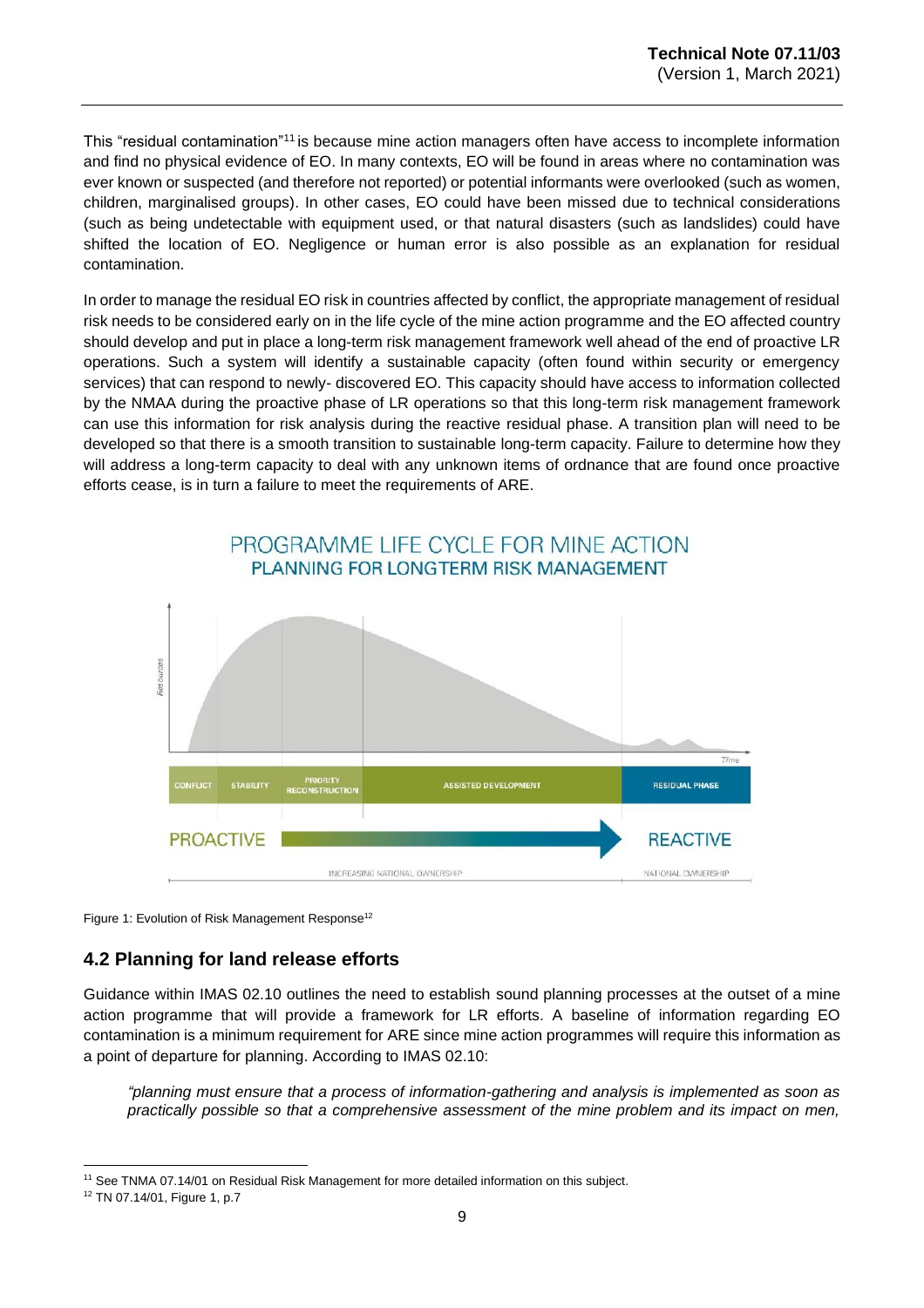*women and children in the mine affected communities and humanitarian and development activities can be made." 13*

Once a reliable baseline is achieved, NMAAs should make an effort to plan strategically, based on available resources. National strategies and their accompanying work plans provide a strategic orientation and a blueprint for the activities that will be put in place (normally on a year to year basis) to release land from the presence or suspected presence of EO contamination and determine what resources will be dedicated to each of these activities over the period of the plan. National strategies take into consideration the specific national contexts, including the type and extent of contamination, geography, security context/access to areas, national mine action operational capacity, and the available government and donor funding. Strategic planning processes also provide a framework for monitoring whether the mine action programme is on track (or not) in terms of its mine action response. An appropriate management structure (complete with qualified individuals to fulfil management functions) must be put in place so that planning and oversight can take place.<sup>14</sup>

The National Strategic Plan and its associated annual work plans provide the opportunity to address how resources will be prioritized, based on the national operational context and an overall risk analysis (as described below). Together these documents should be a comprehensive picture of how mine action programmes will ensure that all known EO-contaminated areas are addressed within the framework. In order for ARE to be achieved, NMAAs must ensure that they demonstrate that all suspected and confirmed hazardous areas (CHAs) have been assessed, and where suspicion continues to exist, that efforts will be made to clarify the presence of contamination or the lack thereof. There may be valid reasons for not being able to address suspected or known contamination at any given time, for example, this would apply to areas that cannot be accessed safely due to insecurity, or areas under the jurisdiction but outside of the effective control of the State in question. Situations where access is hindered by topography, or the complexity of the items of EO make work difficult (such as in the case of complex devices), would not be considered valid reasons for stopping LR efforts. These concerns may, however, play a justifiable role in the prioritisation of resources on the part of NMAAs. In such a case, a national mine action strategy and corresponding work plans may prioritise resources to accessible areas first and highlight that areas that are inaccessible, will be dealt with as soon as possible.

## <span id="page-9-0"></span>**4.3 Managing land release information and reporting**

LR efforts should be captured in a system that will collate all relevant information about the overall EO contamination picture and allow efficient updates on how national efforts are progressing. IMAS 05.10 describes the components of an IM system that are relevant for managing mine action programmes. According to IMAS 05.10, "The goal of IM is to supply stakeholders with timely, accurate and relevant information products that meet agreed requirements."<sup>15</sup> No decisions can be taken by mine action managers without information to underpin them. The management framework for LR is therefore premised on the availability of evidence-based information. ARE cannot be properly defined by the NMAA if the information available is either flawed or incomplete. For example, the knowledge of the depth at which EO is found, is key element in deciding the required depth for clearance of EO. Similarly, if known areas that are confirmed or suspected to contain EO contamination have not been recorded, the NMAA's planning will be incomplete and areas risk being overlooked or forgotten.

Accurate and complete reporting of LR activities is also essential to ensure proper oversight that verifies that ARE is being achieved. The acceptable minimum standard, in terms of what should be reported by mine action operators implementing LR activities and NMAAs recording and monitoring LR, is outlined in Annex B of IMAS 05.10 on Minimum Data Requirements. A simple matrix outlines these minimum requirements for each LR activity. Ensuring that these minimum requirements are being met (along with any context-specific information deemed necessary by the NMAA) will provide the key information to monitor ARE.

<sup>13</sup> IMAS 02.10, p.3

<sup>14</sup> See IMAS 02.10 sections 5.5 and 6.

<sup>15</sup> IMAS 05.10, Section 4, p.8.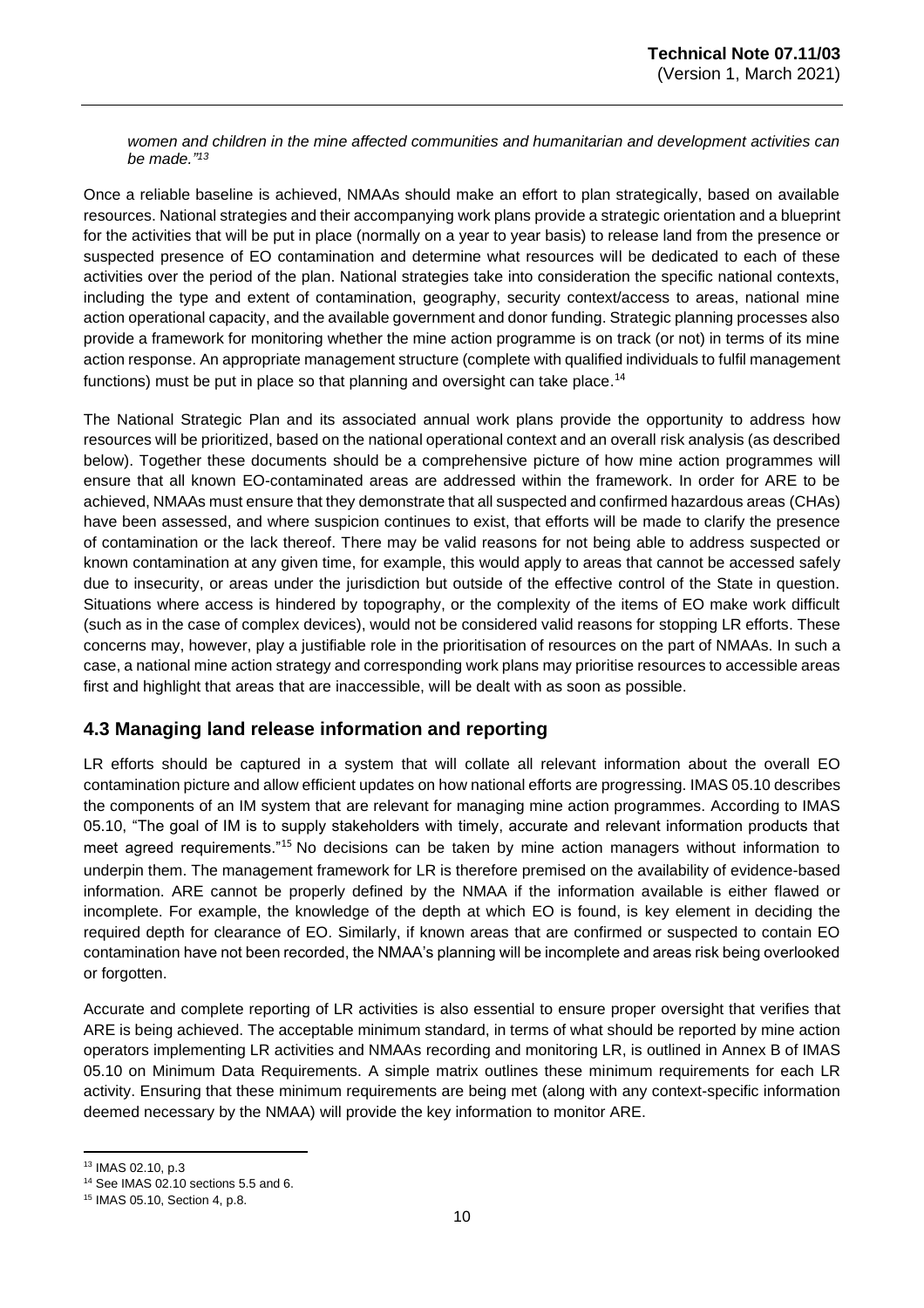## <span id="page-10-0"></span>**4.4 Establishing an appropriate quality management system that facilitates learning**

Establishing a responsive and robust QMS is essential for the safe, efficient, and effective implementation of LR. Additionally, a strong QMS ensures that NMAAs and mine action operators proactively identify lessons learned and integrate them into the planning and execution of mine action programmes. Notably, this information allows managers to address substandard performance quickly and rectify flawed procedures to avoid or mitigate the risks of non-compliance with NMAS and/or possible negligence.

The development of NMAS, based on guidance from the IMAS, provides the backbone of the QMS for LR. It is essential that key elements of LR activities are described in the NMAS and that the outputs of those activities are defined, along with reporting formats and terminology. In addition, a defined process for the accreditation of mine action operators (along with required competencies and training requirements), ensures that an acceptable level of professionalism and standardisation in relation to LR is established by the NMAA. Once a well-trained workforce is deployed to carry out LR activities, these activities must be monitored on an on-going basis through the analysis of reporting to NMAAs, as well as through field-level monitoring that verifies that work is being carried out to the required standards (contained within NMAS and operator Standard Operating Procedures (SOPs)). These two key elements of QM (reporting submitted and quality control through field-level monitoring) reinforce one another and provide confidence on the part of NMAAs that ARE is being achieved.

Operator negligence or non-compliance with NMAS and SOPs that could lead to missed items (that can in turn cause casualties), or uncontaminated land being mistakenly identified as contaminated without sufficient evidence, is dramatically reduced through appropriate training, accreditation and monitoring of agreed procedures and testing and regular controls of demining equipment. Lessons learned should be derived from QMS outputs (LR data, progress and completion reports, and findings of Quality Assurance and Quality Control (QA/QC) teams), in order to inform changes and tailor amendments to NMAS definitions and operational criteria for ARE. Similarly, a robust QMS helps operators to improve their internal procedures and compliance. A key principle in QM is the commitment to continual improvement within a given system. In mine action, continual improvement is tied to the on-going analysis of the outputs of the IM and risk management systems, along with the results and lessons learned generated from the QMS. For a NMAA to demonstrate that ARE has been applied during LR, the implementation of a QMS and the documentation of its procedures and outputs must be an integral part of the overall management of mine action operations, including monitoring, analysis and evaluation.

# <span id="page-10-1"></span>**5. Guiding principles for ensuring ARE throughout the Implementation of land release**

LR is an evidence-based process that rests on the foundation of the management principles outlined in Section 4 above. Setting the criteria for applying ARE throughout LR will help establish the boundaries within which technical and non-technical means will be applied. This creates a national framework for what is "reasonable". Establishing the criteria for cancelling, reducing and clearing land, along with the accreditation of SOPs for LR activities, should help support the relevant stakeholders in making decisions about the following: how to identify EO contamination; when and where to start a task; what resources to allocate to the LR process; and, when to stop a task or declare that an area has been completed. These principles should also ensure that beneficiaries have confidence that the land is safe following the application of the LR interventions.

By documenting the application of the LR process in a manner that can be audited (by recording the evidence that formed the basis for key decisions, and a description of the activities carried out), risk management and decision-making processes can be improved in the future.<sup>16</sup> In this way, mine action programmes are continually improving both the knowledge regarding EO contamination, as well as the implementation of LR methodologies.

<sup>16</sup>For further guidance on QM in mine action see IMAS 07.12 and on Risk Management in mine action see IMAS 07.14.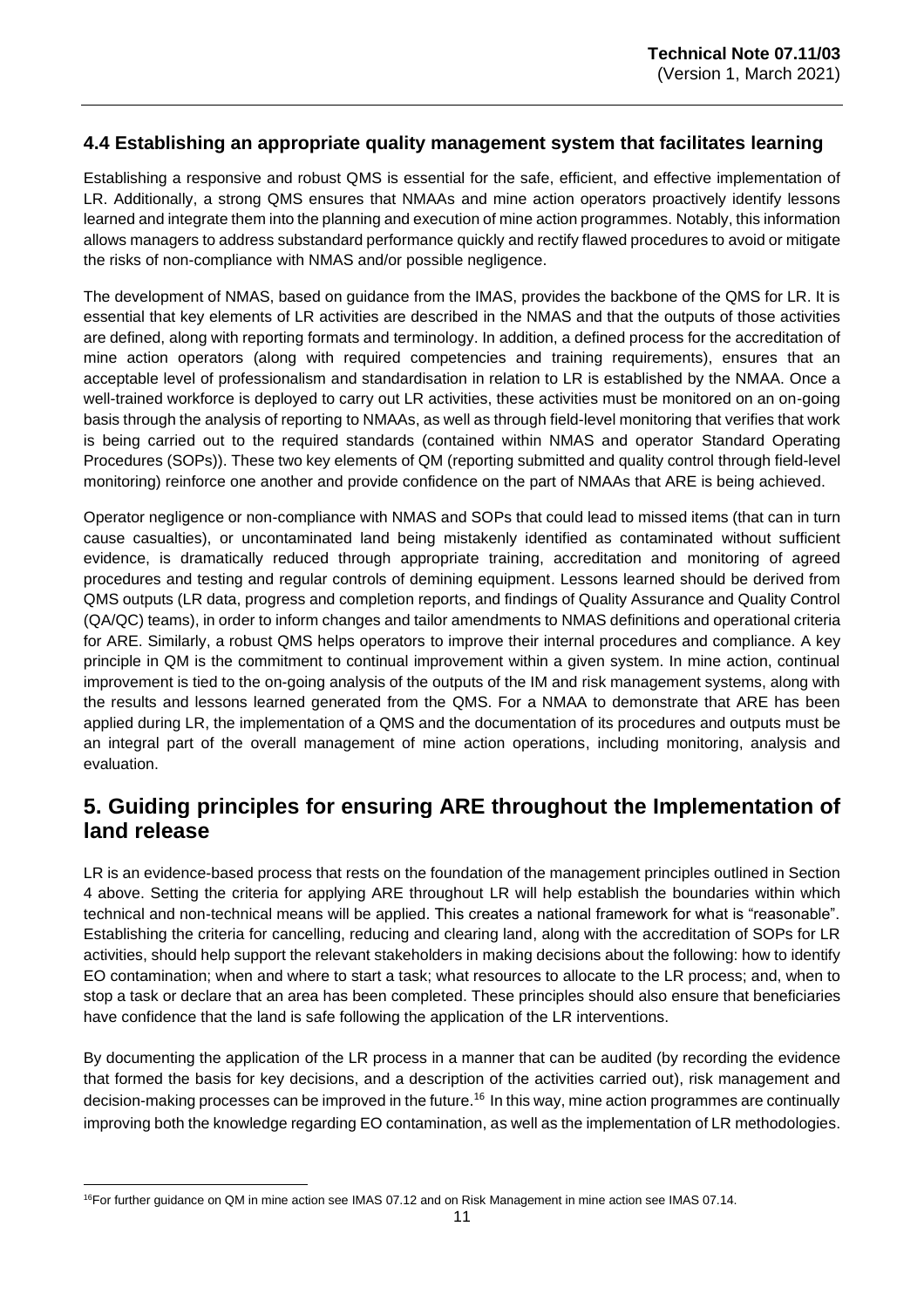In addition, information gathered about new EO threats and descriptions should be incorporated into NMAS and SOPs to enhance the safety of operators.

In order to illustrate some of the key areas of concern in terms of ensuring ARE, six guiding principles will be presented. These relate to:

- 1) the documentation of LR activities;
- 2) the development of objective criteria for the classification and re-classification of land;
- 3) the enhancement of inclusive dialogue with communities;
- 4) the implementation of land handover and responsibility;
- 5) the establishment of policies that clarify how the liability for LR is to be assigned; and
- 6) the use of well-defined and commonly understood terminology for reporting. 17

### <span id="page-11-0"></span>**5.1 A well-documented system for recording the identification and processing of hazardous areas:**

As noted in Section 4.3 above, a comprehensive IM system is a foundation for LR and will ensure that all LR activities are accurately documented in a system that can allow managers to easily access the data they require. The IM system also serves as a platform to document major decisions that were taken (along with the evidence they were based on) during the implementation of the LR process (including NTS, TS and clearance). To show that ARE has been applied, LR activities, as well as the supporting processes (such as community engagement), should be properly documented.

It is good practice for a survey to define and record any SHA or CHA as accurately as possible, based on available evidence. Historically, the size of contaminated areas, recorded by mine action practitioners, has been over-exaggerated during the survey process. Evidence and decisions that lead to the HAs being established and classified should be clearly recorded using forms that ensure that all programme specifications (including minimum data requirements) and other relevant information is being recorded.

It is important to understand that the boundaries of a HA are, in many cases, the best guess of the extent of the contaminated area, based on the available evidence. Where information was scarce and the reliability of information sources is questionable, the initial boundaries of a HA may prove to be grossly inaccurate but should be increasingly accurate as the LR process moves forward. For this reason, a robust effort to gather information from as many sources as possible, including from women, men, girls and boys who are in a position of knowledge about suspected areas from diverse perspectives, is the first step to ensuring that ARE is applied. This information must be systematically documented in order to record the evidence that led to the creation of SHAs and CHAs, and how they were processed, in order to feed into the learning process

The LR process sets out the requirement for a comprehensive audit trail to be established in order to document ARE. The relevant inputs that should be recorded as part of LR documentation include the following:

- NMAS (including evidence criteria);
- Operator SOPs;
- Records of training and accreditation activities;
- Equipment testing and annual control results;
- Risk analysis documentation;
- Tasking documentation;
- LR activity reports (progress reports and logs containing key decision points);
- Documentation for lessons learned;
- Meeting records (information, stakeholders etc);

<sup>&</sup>lt;sup>17</sup> These principles were elaborated in the paper prepared by Norway "Applying all available methods to achieve the full, efficient and expedient implementation of Article 5", 30 May 2008.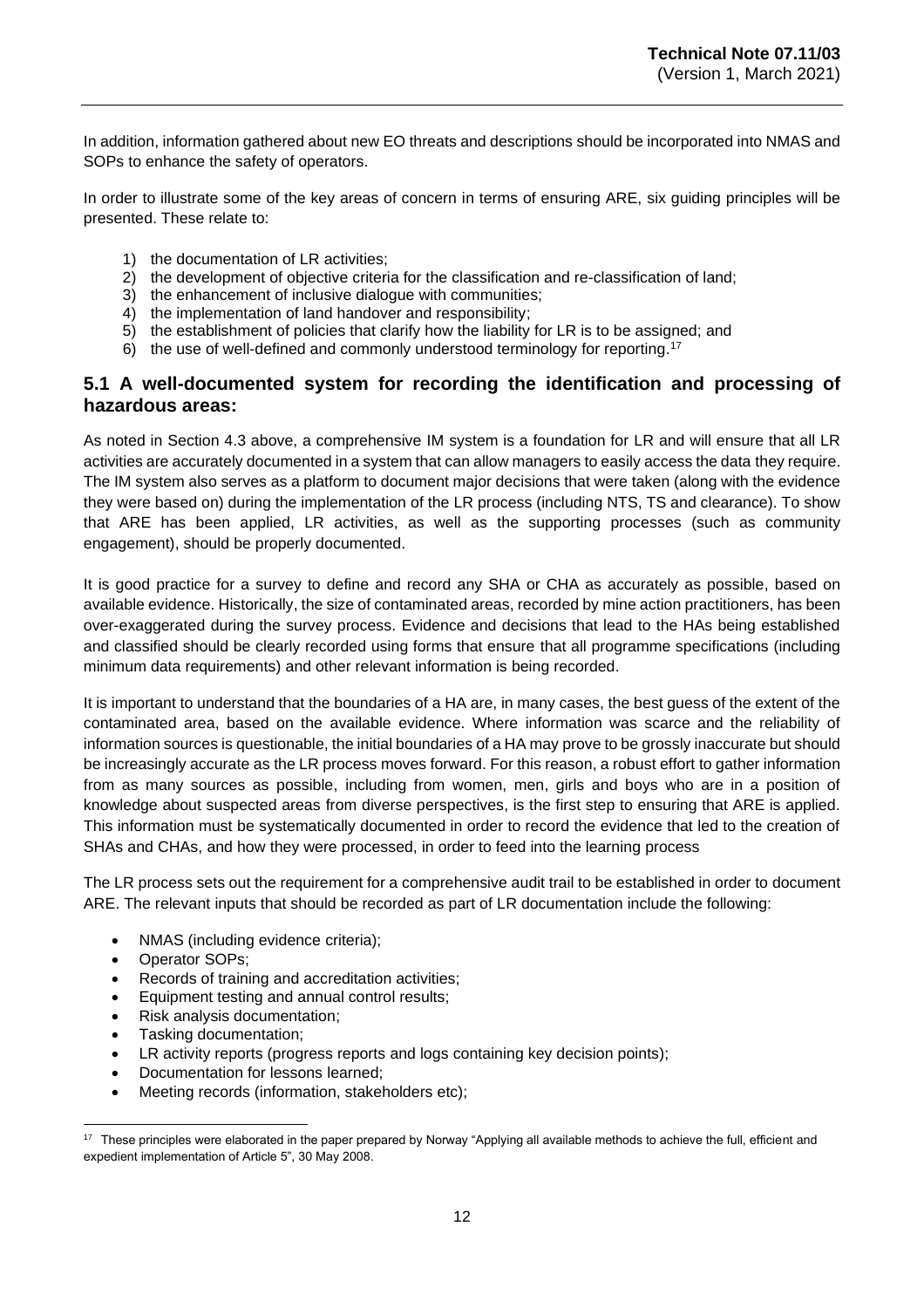- Completion reports (cancelled land, reduced land, cleared land);
- Field-level QC reports from monitoring visits; and
- Handover documentation.

Efforts to provide accurate and timely information to all stakeholders will enhance the confidence in the LR process and allow the NMAAs to illustrate the steps more clearly being taken to ensure that ARE is being applied.

## <span id="page-12-0"></span>**5.2 Well-defined and objective criteria for the classification and re-classification of land**

The principles of classification and re-classification of land are clearly laid out in IMAS 07.11 on LR. Fundamentally, this is the process of classifying land as hazardous when there is evidence of EO contamination. This also ensures that where there is no evidence of EO contamination, no hazardous area is recorded.

Although the principles, as laid out in IMAS 07.11 and IMAS 08.10 are universal, the details will be context (country, region, or location) specific. A detailed analysis of the local context must be conducted (as noted above with respect to strategic planning, risk management and IM). This analysis ensures that there is a good understanding of what constitutes valid evidence of EO and establishes criteria to determine its level of reliability. Triangulation of evidence and all data sources should be carried out (ensuring that women, men, boys, and girls who may have information are consulted) so that informed decisions are made when classifying and re-classifying land. It is particularly important that NTS teams are properly composed, trained, and accredited and know what specific evidence to consider. Good quality evidence at the outset of the process will ensure that the initial baseline information is as accurate as possible, and that land is classified based on the best information available.

Guidance within IMAS 07.11 and IMAS 08.10 also sets out some generic examples of the type of evidence that may be used to inform decision making when classifying land into SHAs and CHAs.<sup>18</sup> However, these examples remain general and are not sufficiently contextualised to be used as definitive objective criteria in local contexts. Figure 2 below brings together examples outlined in IMAS 07.11 and IMAS 08.10 regarding direct and indirect evidence that should be documented when identifying and classifying HAs. If only indirect evidence is gathered then an area should be classified as a SHA, whereas if more reliable direct evidence is obtained, then an area may be classified as a CHA.

<sup>&</sup>lt;sup>18</sup> See IMAS 08.10 on Non-Technical Survey, Section 6.4, p 6-7 and IMAS 07.11 on Land Release, Section 5.3, p.5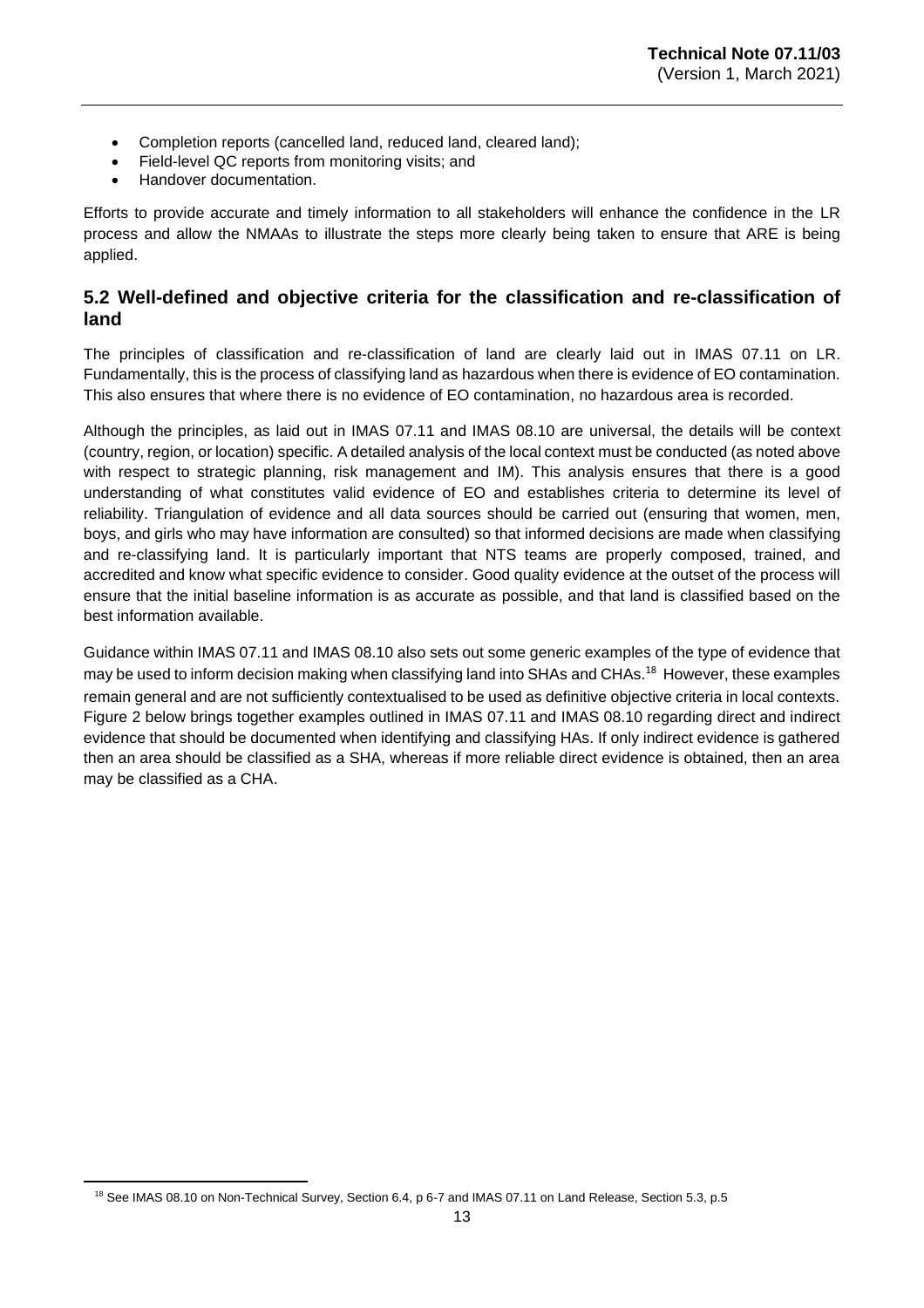| <b>Indirect Evidence</b><br>(SHA)                                                                                                | <b>Direct Evidence</b><br>(CHA)                                                                                                                                                                  |
|----------------------------------------------------------------------------------------------------------------------------------|--------------------------------------------------------------------------------------------------------------------------------------------------------------------------------------------------|
| EO records, where the reliability of such<br>records remains open to doubt or has not<br>been assessed.                          | EO records, where the reliability of such records<br>$\bullet$<br>has been confirmed during previous operations.                                                                                 |
| Potentially productive land not in use.                                                                                          | observation of<br>EO,<br>Visual<br>EO<br>parts.<br>$\bullet$<br>fragmentation, or craters.                                                                                                       |
| Verbal reports from local population,<br>former combatants, and other relevant<br>actors.                                        | Detonations during fires or by animals.                                                                                                                                                          |
| Analysis of other known contamination<br>areas, tactics, and historical sources.                                                 | fencing,<br>ancillary<br>EO.<br>signs,<br>equipment<br>$\bullet$<br>(ammunitions boxes, canisters) etc. associated<br>with contamination.                                                        |
| Former combatant zones.                                                                                                          | EO accidents or incidents where the location of<br>the event can be accurately determined.                                                                                                       |
| Evidence from previous surveys,<br>not<br>$\bullet$<br>supported by direct evidence of<br>the<br>presence of contamination.      | Visible evidence of IEDs appropriate to the<br>$\bullet$<br>context, for example this could include partially<br>wires, pressure plates,<br>exposed<br>locally<br>manufactured main charges etc. |
| EO accidents or incidents where the<br>location of the event cannot be accurately<br>determined.                                 |                                                                                                                                                                                                  |
| Visible potential IED components - context<br>specific depending on local construction of<br>IEDs and their method of placement. |                                                                                                                                                                                                  |

Figure 2: Guidance from IMAS 07.11 and IMAS 08.10

Robust criteria for using direct and indirect evidence should, however, be developed for the local context and defined in NMAS and subsequently specified in SOPs. These objective criteria should provide as much support as possible for individuals and teams making decisions on land classifications (see Figure 3 below for examples of possible NMAS criteria). These criteria should be updated periodically, or as relevant information becomes available and used to support decision-making in the field and incorporated into training and the QMS. This process makes decision-making for LR operations more consistent and improves the quality of survey reports, by clarifying what constitutes reliable evidence to be used by survey teams.

Where required, it is also important that the re-classification of land and the redefinition of the boundaries of SHA and CHA polygons can be justified by clear decision-making criteria, as the LR process moves forward. For example, the classification of a sizable CHA based on a single visible mine during a survey may warrant questioning of the boundaries of the CHA. Decisions such as these, made based on flimsy or limited information or on vague criteria can lead to over-estimates / under-estimated of the EO problem and reduce the accuracy of the information available to NMAA managers. Ultimately resources are also wasted because of inaccurate estimates, which leads to inappropriate tasking of assets. Faced with an accumulation of poorly or inaccurately defined SHAs and CHAs, affected countries face significant and costly challenges when working to update and correct entries in their databases.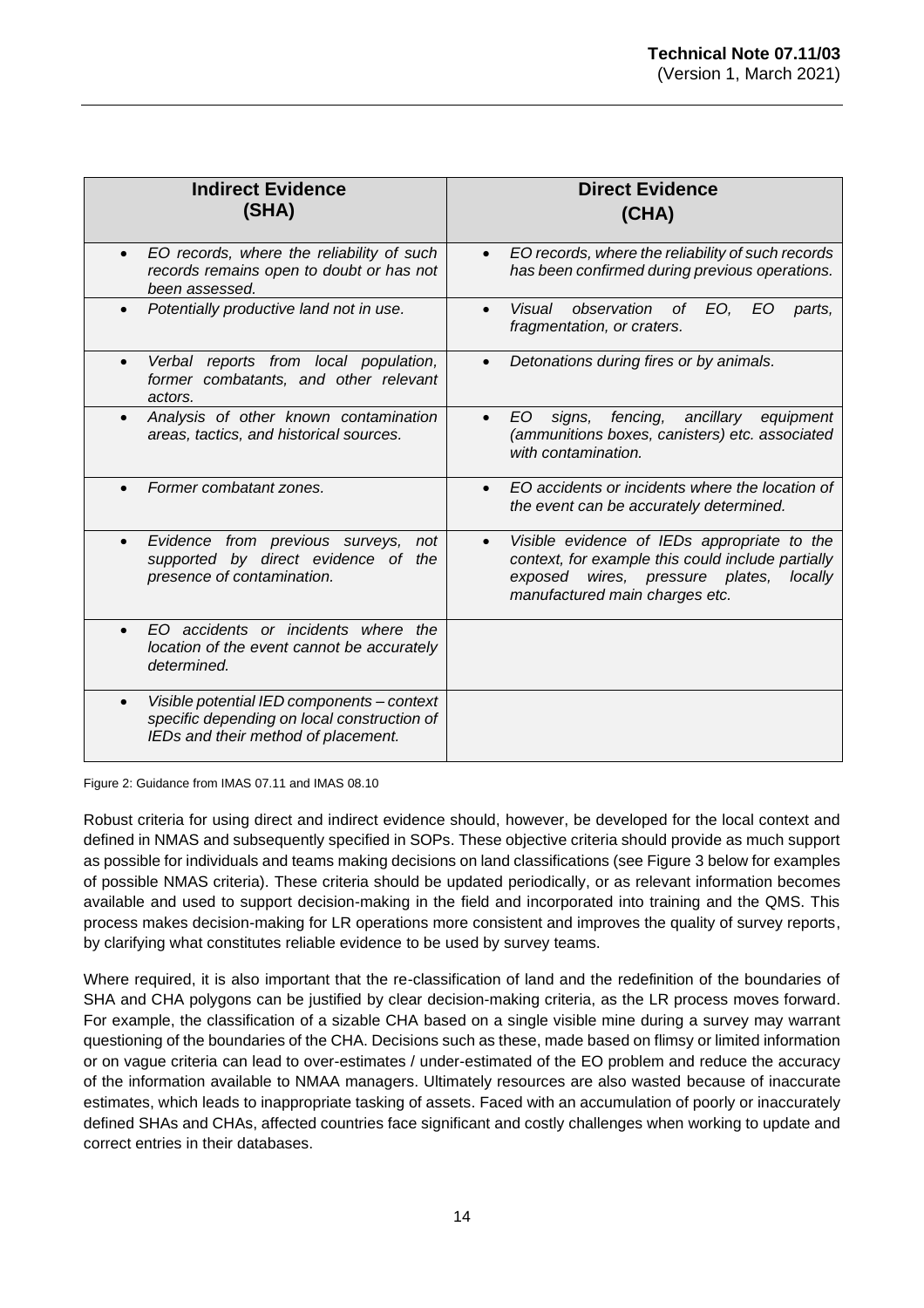# **Examples of possible criteria for defining and classifying HAs 19**

#### **Creation of a SHA**

A SHA may be established based on the documentation of the following Indirect Evidence examples:

- *Testimony provided by community members or former combatants about the presence of explosive hazards in an area that has been documented in writing and includes a map (signed by the informants). This information must be corroborated by two other witnesses who agree to sign their names in support of the information.*
- *Visual or documentary evidence that former combatants were in an area. Where possible, this should be corroborated by at least one community member and appropriately documented.*
- *Accident Reports (without precise locations) provided by recognised emergency response organisations such as the ICRC, National Red Cross/Red Crescent societies, or national hospitals. Supporting evidence that is triangulated from multiple sources (such as community member corroboration, or visual signs of combat having taken place) should subsequently be gathered by an NTS team (including visual inspection of a suspected site from a safe area, if required).*

### **Creation of a CHA**

A CHA may be established based on the documentation of the following Direct Evidence examples:

- *Visible evidence of even one mine. Additional evidence should be sought in order to define the area accurately.*
- *Visible evidence of an EO component parts, combined with additional indirect evidence (as defined above).*
- *Minefield maps provided by parties to the conflict.*

### **Cancellation of all or part of a HA**

Through the application of NTS, land may be cancelled to define a HA more accurately or to eliminate the HA altogether if new evidence is found to indicate that the suspicion of contamination was unfounded. The following criteria demonstrate examples that may be used to cancel HAs recorded on a national database:

- *Land that has been cultivated for a defined period (e.g. 3 years) and to a given depth (e.g. 10 cm) and verified by at least 2 key informants in addition to the landowner.*
- *Land that has seen moderate to heavy traffic of people and vehicles over a defined period (e.g. several months).*
- *Land on which construction works have taken place for a given period of time (e.g. 3 months), and to a given depth (e.g. 1 metre) without the occurrence of an EO accident or incident.*

#### **Reduction of a HA**

Through the application of TS, land may be reduced to define a HA more accurately or to eliminate the HA altogether if no direct evidence to substantiate the presence of explosive hazards is obtained from processing land through technical means. The following criteria examples may be used to reduce HAs recorded on a national database:

- *A tiller that has systematically covered 100% of the HA, followed by another clearance asset that systematically covers 100% of the HA*
- *Systematic manual clearance that has processed no less than 25% of the total defined HA.*
- *1 mine detection dog applied systematically to 100% of the HA*

Figure 3: Examples of possible criteria for the classification and re-classification of land

Criteria for ERW-contaminated HAs can be slightly easier to determine. For example, cluster munition remnants, specifically explosive submunitions, can be used as direct evidence for establishing CHAs that do not pose a mine threat. In South-East Asia, a form of technical survey involving rapid searching of 50mx50m (2,500m²)

<sup>&</sup>lt;sup>19</sup> Figure 3 represents only a few examples of criteria for the classification and re-classification of land. Refer to the relevant IMAS chapters for a comprehensive list of criteria related to these processes.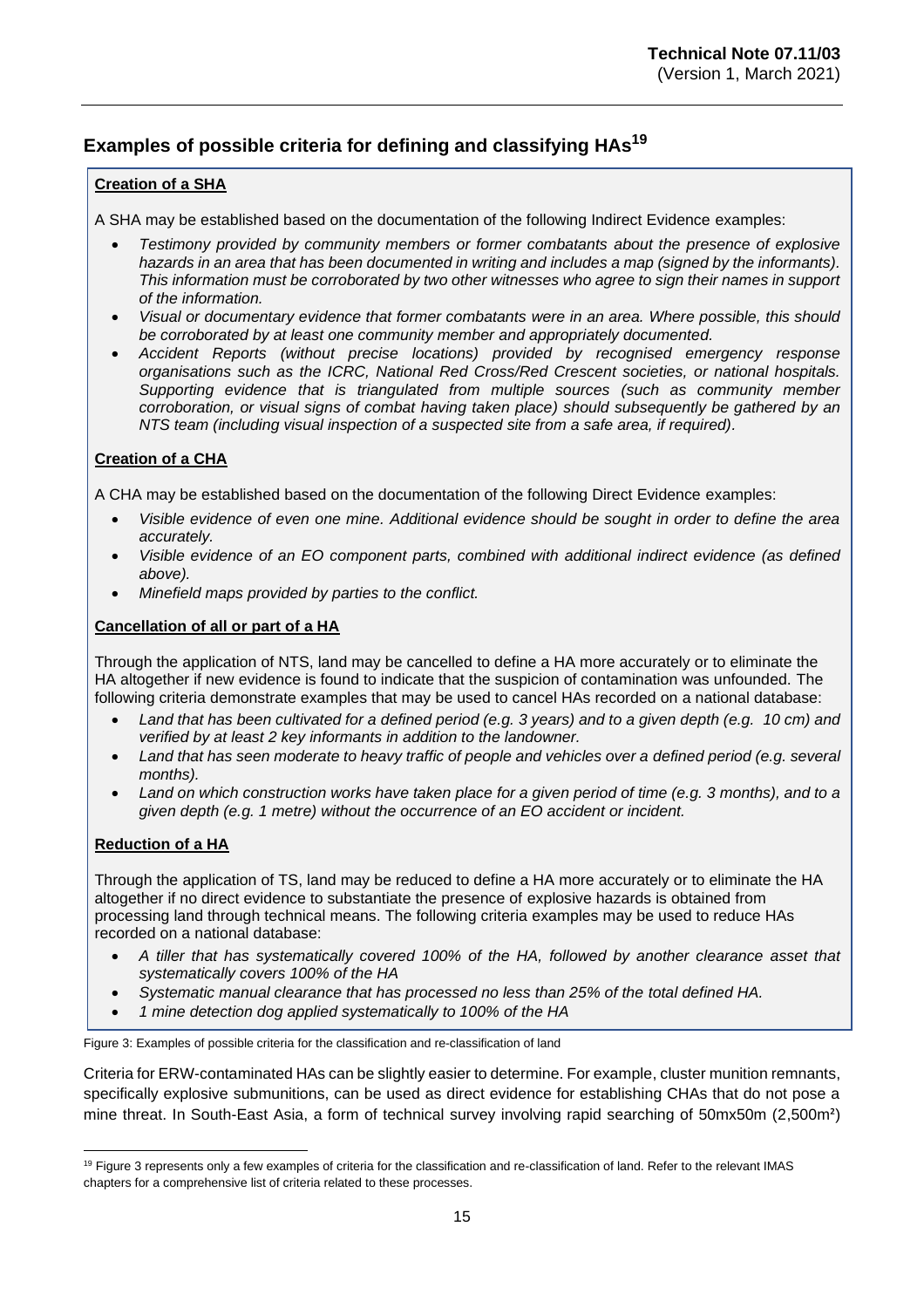boxes, has allowed extensive and accurate survey of cluster strikes, greatly improving the efficiency of the subsequent clearance. The methods used are consistent with the LR principles but are adapted to a context where trained personnel can enter into a HA and directly identify evidence in a way that is easier than for HA where there is an AP mine threat.

Re-survey can be one methodology used by an NMAA to improve the quality of information on the location and classification of HAs. Prior to re-survey, however, there should be a thorough desk assessment, including the analysis of completed TS and clearance as well as historical NTS activities. This analysis can be used to establish the accuracy of outdated SHAs and inform the most appropriate methodology for new NTS. The information from the desk assessment should be used alongside the experience of operational staff to update the criteria of indirect and direct evidence that is used to re-classify, reduce, and cancel land where relevant. In doing so resurvey may serve as a component of ARE by redefining outdated SHAs or CHAs to obtain more accurate information on EO contamination.

## <span id="page-15-0"></span>**5.3 Involving communities in the land release process**

Community engagement (commonly referred to as community liaison), in most circumstances, is fundamental to the success of the LR process. Given that high quality LR is dependent on accurate information, it is critical that accurate information is collected from communities that may have vital knowledge regarding the location and the nature of hazards. In addition, ensuring local confidence in LR activities is essential. In this regard, it is vital that land classified as free from EO contamination, or land that has been cancelled, reduced, or cleared is perceived to be safe to use by all when it is returned to the community. Given the importance of the relationship with affected communities, there is a responsibility at the level of NMAAs and operators, to ensure that community liaison is established as early as possible during the various LR activities and maintained throughout its various phases. In this manner, the eventual users of the land will have increased confidence in the process and the pressure to conduct additional clearance, aimed at instilling confidence in the future users of the land can be avoided.

Conflict, gender, and diversity sensitive community liaison in support of LR (NTS, TS and clearance) facilitates more effective communication and information exchange with affected communities. This allows operators to collect relevant and more complete information from a wider range of sources, resulting in a more thorough understanding of the extent and nature of the contamination and its impact on different people. Well established community liaison can also help mitigate misunderstandings pertaining to information that has been shared. To ensure that ARE is planned and documented through community liaison activities, NMAS should clearly state at what stage of the decision-making process there needs to be a record of community involvement. For example, as a minimum, it is good practice for the operator to set up meetings with local authorities and representatives from all relevant groups prior to the implementation of NTS, TS and clearance, so that all parties are introduced to the planned LR activities. Joint meetings should be repeated if there are any major changes to the LR process. Once the survey and/or clearance have been completed, it is essential to ensure that community members, including men and women, and EO survivors, understand what kind of work was carried out, and in which areas, so that they can contribute any additional information that is relevant.

The timing of initiating community liaison can be critical to ensure community confidence in the work completed. Long delays between the completion of a task (through cancellation, reduction, or clearance) and the subsequent handover of land can lead to a loss of confidence by local communities. If there is going to be a delay of the formal handover process, written documentation should be shared with community representatives from all groups and explained so that community members have a chance to ask any questions they may have. All work should be transparently documented, as stipulated by NMAS and SOPs, preferably with photographs, to help maintain trust with local communities. Where possible, acknowledgement of the documentation and explanations should be recorded with the signatures of community representatives.

Relevant personnel from NMAAs and operators should receive appropriate training on how to establish effective gender and diversity sensitive communication with the targeted communities, key informants, and local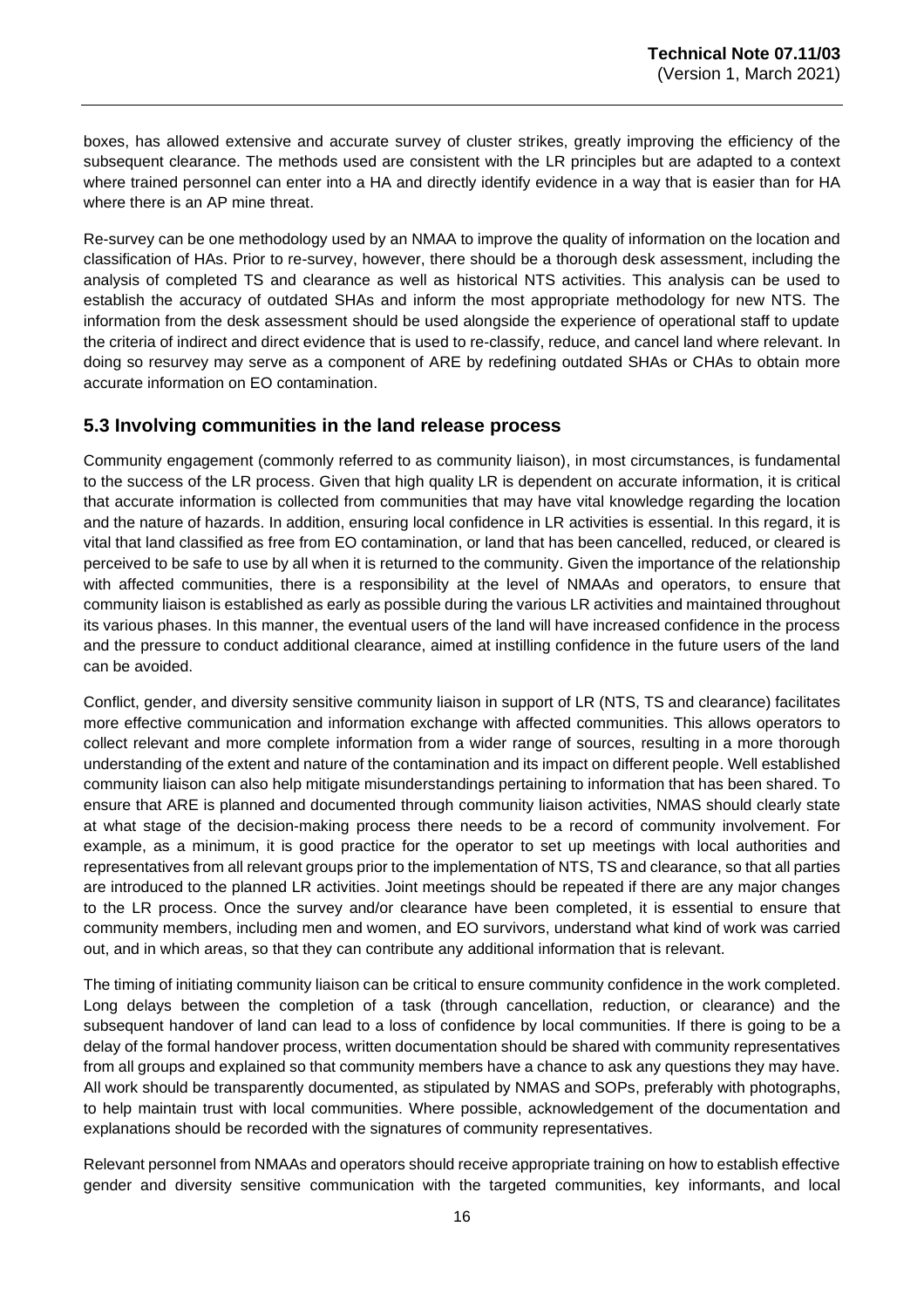stakeholders throughout all LR including the handover. Community liaison teams should always be gendermixed and reflect the access requirements to all groups in a specific context. When working with illiterate key informants or community members, the documentation should be transparently explained and if possible, confirmed with a literate independent figure (it may be possible to record and leave a photograph as a record to help increase confidence). This documentation could be a record/receipt that a meeting took place with date and location or the confirmation of a landowner/ land user that they are confident that there is no evidence of EO contamination. NMAS and SOPs should have clear guidance on the requirements for personal data protection in line with IMAS and relevant national legislation.

# <span id="page-16-0"></span>**5.4 Land handover and responsibility**

The tasking process for NTS, TS or clearance, assigns temporary responsibility for a defined area of land to the mine action operator. Upon completion of the designated tasks, the government (normally represented by the NMAA) regains full responsibility when the land is handed over by the operator once the task is finished. Following the completion of the LR process on a defined area, there should be a formal handover, to mark the handover of responsibility for the land from the operator to the government and/or to the community or landowner(s).

The formal handover should be supported by all the relevant documentation. This documentation should prove that ARE has been applied to remove the presence, or the suspicion of the presence of EO contamination. Prior to handover, all the documentation of the work completed should be checked and confirmed as satisfactory by the NMAA. The documentation should include the following:

- What has been done and where (including specified area and specified depth);
- Copies of survey reports;
- Who has completed the work (i.e. qualified/accredited personnel);
- Summary of equipment and procedures used;
- Proof of internal and external QM;
- A list of the EO located and destroyed during clearance (including maps of where they were located);
- Details of any incidents and accidents which occurred during clearance and;
- A formal recognition from the EO-affected community or a designated representative of community involvement and acknowledgement of the final status of the land.

The handover of land should not infer personal liability for individuals present at the meeting, however. A properly implemented LR process will include an audit trail of documentation that represents proof that national standards have been effectively applied, and that decision-making has been based on the appropriate evidence. By signing a completion certificate, a representative of the state confirms in an official (not personal) capacity that all required documentation is present and properly filled out and work has been completed to the required standards.

Both the operator and national authority/external QM personnel should clearly understand what documentation is required. Documentation should be designed in such a way that those responsible are confident to sign-off on the work completed if it has been done to the required standard. When obtaining signatures from relevant community members and local authorities as part of a handover process, or at the point of completion, it is vital that the individuals understand what they are signing and for what purpose. Should a signature from community level representatives be unavailable, the NMAA should designate alternate signatories such as a representative within the NMAA or from another administrative division. These processes should be ensured and established in the SOPs of NMAA and operators involved in or overseeing the handover process and included within welldesigned clear handover formats for documents.

At a higher level, the "handover" principle can be applied to confirm that ARE has been applied to a specified administrative area, such as a district or a province or, for example, to better document compliance with international convention obligations. Governments may decide to implement additional survey or assessments to increase confidence that no evidence has been missed and that any international obligations have been met.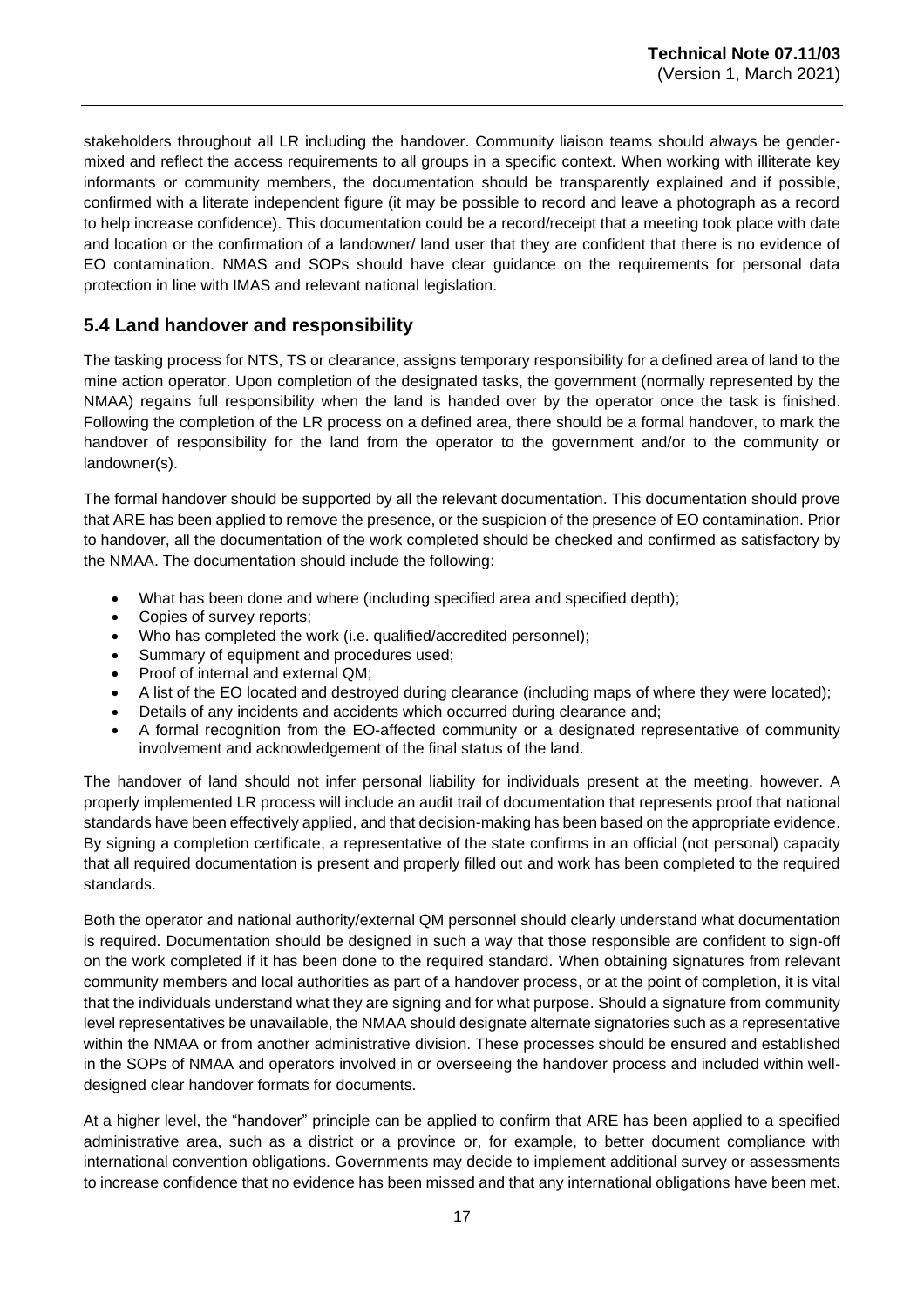# <span id="page-17-0"></span>**5.5 A formal national policy addressing liability issues**

According to IMAS 07.11, the term "liability refers to any legal responsibility, duty, or obligation that a country, organisation or individual may have. Liability in relation to an adverse event, such as an accident or the discovery of a missed item in an area, is normally linked to non-compliance with an agreed policy or procedure".<sup>20</sup>

National liability policies are essential to address the processes and implications of transferring responsibility for contaminated areas from operators who have completed LR activities, to the government or the local communities. Such policies ensure that all participants engaged in the process of LR understand their responsibilities, and that there is an agreed framework to allow landowners, local authorities and/or NMAAs to accept responsibility for land that has been released, according to NMAS. Liability policies should be developed in a coordinated manner that is governed by certain key principles:

- According to International Law, states have overarching responsibility for the safety and security of their citizens.
- All stakeholders involved in the LR process have accepted the definitions and criteria for ARE, set out within clear, well communicated and agreed NMAS chapters.
- A reliable, transparent, and well documented QMS is established at the national and operator level, to ensure that mine action organisations conduct their operations in compliance with approved NMAS and SOPs.

# <span id="page-17-1"></span>**5.6 A common set of terminology should be used when describing land release**

The IMAS 07.11 on LR sets out clear terminology for LR activities that is accepted at the international level. However, at the national level there can still be confusion regarding the use of these terms, what they represent, and how they relate to national reporting requirements. These detailed aspects require some explanation within NMAS, in relation to the following terminology and definitions:

- NTS:
- TS;
- Systematic investigation;
- Targeted investigation;
- Clearance;
- Terminology for land classification and categorisation; and
- Terminology related to evidence.

Any country-specific terms should be defined and linked to IMAS definitions where possible. It may be useful to include a lexicon of terminology as an annex to the NMAS, especially when multiple languages are used within a mine action programme. Much of the IMAS terminology cannot be translated word for word into other languages, hence an explanation of the equivalent national terminology is useful.

IMAS LR terminology is available and may be appropriate for many national programmes if there is appropriate training to ensure a common understanding of all terms. It is critical that all personnel understand the definitions behind terminology and are not using out-of-date definitions. To achieve and prove ARE it is important to be able to clearly communicate what has been done where and why, and this requires a common frame of reference. It is challenging to document and give managers the confidence to sign-off on work if there is not an understanding and a consensus around key terminology used.

<sup>20</sup> IMAS 07.11, Section 11, p.10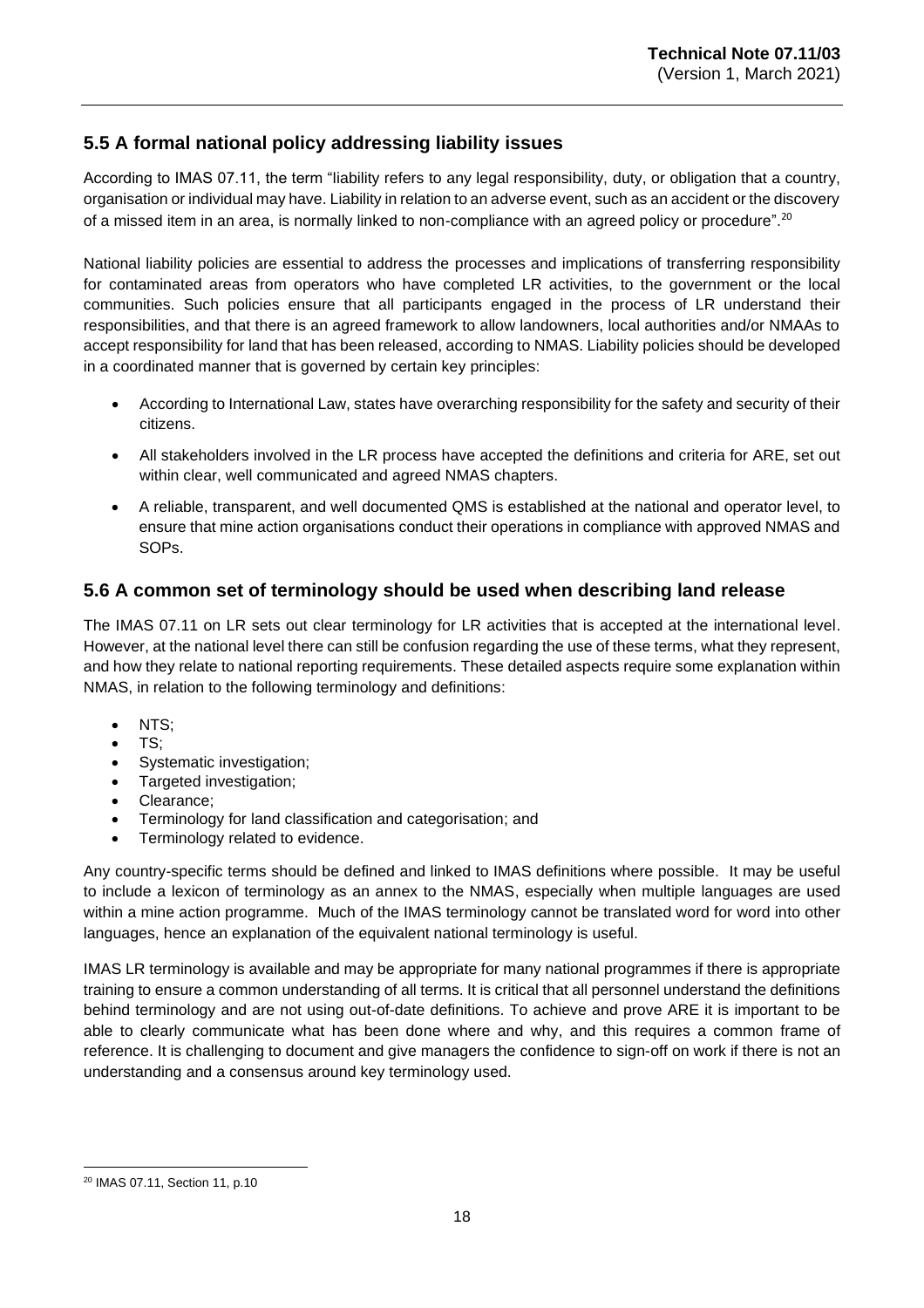# **Good Practice Checklist**

The following check-lists present practical guidance on achieving ARE. If the various elements of these lists are implemented, a mine action programme should be confident of having expended an acceptable level of effort to address its EO problem. Learning, however, is a continual process, and as new information is available, it must be integrated into analysis and procedures. In practical terms ARE will therefore evolve over time in EO-affected countries.

#### **NMAAs:**

<span id="page-18-0"></span>

| <b>Activity</b>                                                                                                                                                                                                                                                                           | <b>IMAS Chapter Reference</b>                          |
|-------------------------------------------------------------------------------------------------------------------------------------------------------------------------------------------------------------------------------------------------------------------------------------------|--------------------------------------------------------|
| Establish relevant institutions (national bodies) responsible                                                                                                                                                                                                                             | <b>IMAS 02.10</b>                                      |
| for managing mine action activities aimed at making land safe<br>to the country's population and related to fulfilment of the<br>international MA obligations (this includes planning, accreditation,<br>monitoring, training and development of national regulations and<br>capacities). | Guide for the Establishment of a Mine Action Programme |
| Carry out a comprehensive analysis of EO contamination on                                                                                                                                                                                                                                 | <b>IMAS 02.10</b>                                      |
| your territory through a General Mine Action Assessment.                                                                                                                                                                                                                                  | Guide for the Establishment of a Mine Action Programme |
| Identify risks associated with the suspected EO contamination                                                                                                                                                                                                                             | <b>IMAS 07.14</b>                                      |
| and how different groups are affected by those risks through a<br>Risk Analysis.                                                                                                                                                                                                          | Risk Management in Mine Action                         |
| Develop a National Mine Action Strategy (including concrete                                                                                                                                                                                                                               | <b>IMAS 02.10</b>                                      |
| and measurable goals and objectives) to address EO<br>contamination. The strategy should include a monitoring<br>mechanism.                                                                                                                                                               | Guide for the Establishment of a Mine Action Programme |
| Develop NMAS that define key land release terms and                                                                                                                                                                                                                                       | <b>IMAS 01.10</b>                                      |
| processes, as well as key parameters (such as depth                                                                                                                                                                                                                                       | Guide for the Application of IMAS                      |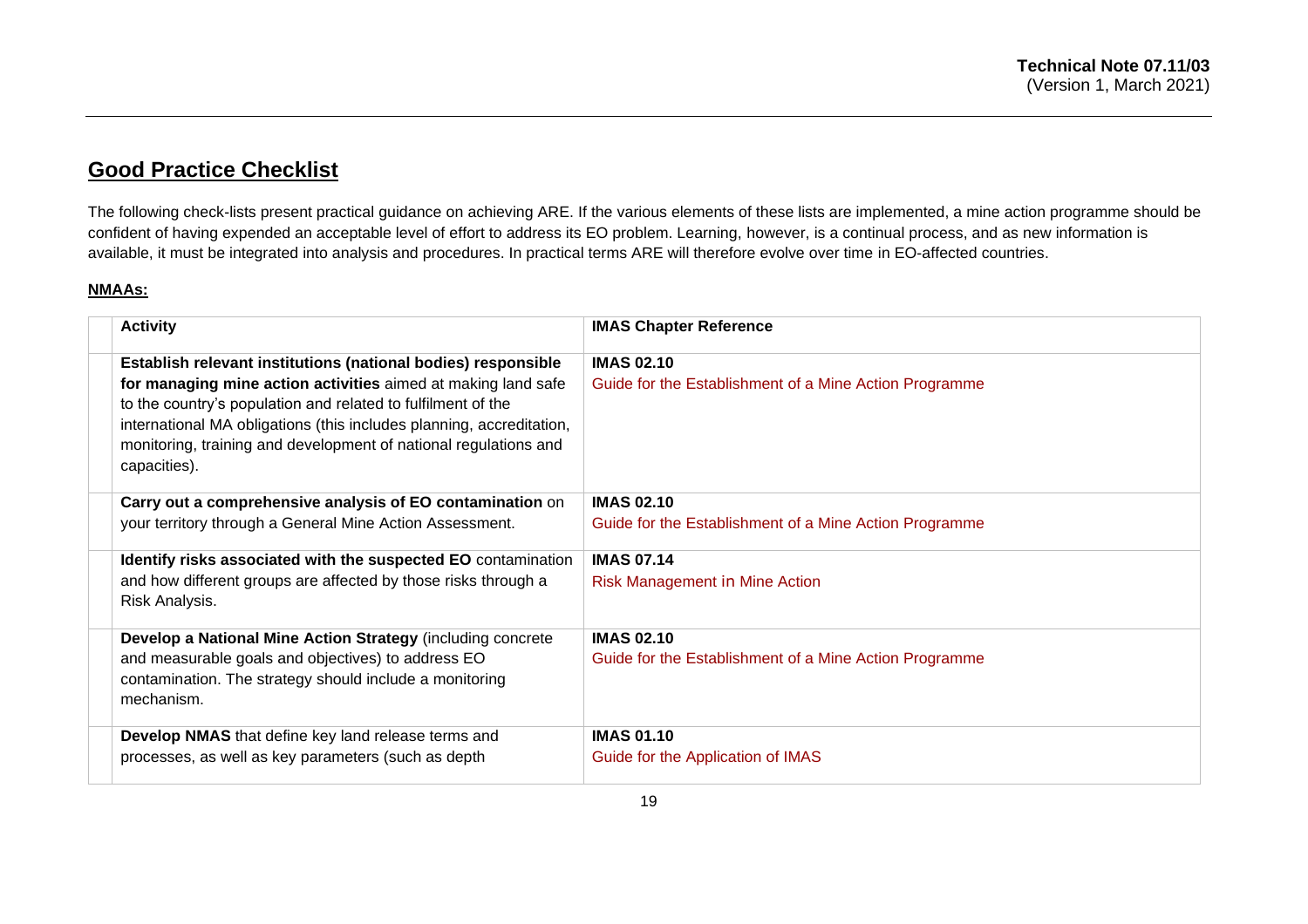| requirements, and other criteria such as whether areas are                                                                                                                                                                                                                                                                                                                                                                                    | <b>IMAS 02.10</b>                                                                                                                                                                                                                            |
|-----------------------------------------------------------------------------------------------------------------------------------------------------------------------------------------------------------------------------------------------------------------------------------------------------------------------------------------------------------------------------------------------------------------------------------------------|----------------------------------------------------------------------------------------------------------------------------------------------------------------------------------------------------------------------------------------------|
| required to be metal-free).                                                                                                                                                                                                                                                                                                                                                                                                                   | Guide for the Establishment of a Mine Action Programme                                                                                                                                                                                       |
| Establish a national-level quality management system,<br>including accreditation, that establishes a clear and documented<br>audit trail for LR activities and allows follow-up, lessons learned,<br>and investigations related to establishing liability to be carried out.<br>Ensure that this QM system contributes to the continual<br>improvement of methods, priorities, and standards, including<br>required mine action competencies. | <b>IMAS 07.12</b><br><b>Quality Management in Mine Action</b><br><b>IMAS 07.11</b><br><b>Land Release</b><br><b>IMAS 07.30</b><br>Accreditation of mine action organizations<br><b>IMAS 07.40</b><br>Monitoring of mine action organizations |
| Set up an information system that manages LR information and<br>provides the evidence of 'reasoned' decisions during the LR<br>process.                                                                                                                                                                                                                                                                                                       | <b>IMAS 05.10</b><br>Information Management for Mine Action<br><b>IMAS 07.11</b><br><b>Land Release</b>                                                                                                                                      |
| Establish clear laws and regulations related to liability to give<br>operators the confidence to carry out LR using all reasonable<br>effort without risks of unforeseen consequences.                                                                                                                                                                                                                                                        | <b>IMAS 07.11</b><br><b>Land Release</b><br><b>IMAS 07.14</b><br><b>Risk Management in Mine Action</b><br><b>IMAS 07.12</b><br><b>Quality Management in Mine Action</b>                                                                      |
| Establish a prioritisation system guided by the national<br>objectives outlined in the country's strategy and linked to the<br>regular risk assessments and additional information related to the<br>impact of Explosive Ordnance (such as casualty data).                                                                                                                                                                                    | <b>IMAS 07.11</b><br><b>Land Release</b>                                                                                                                                                                                                     |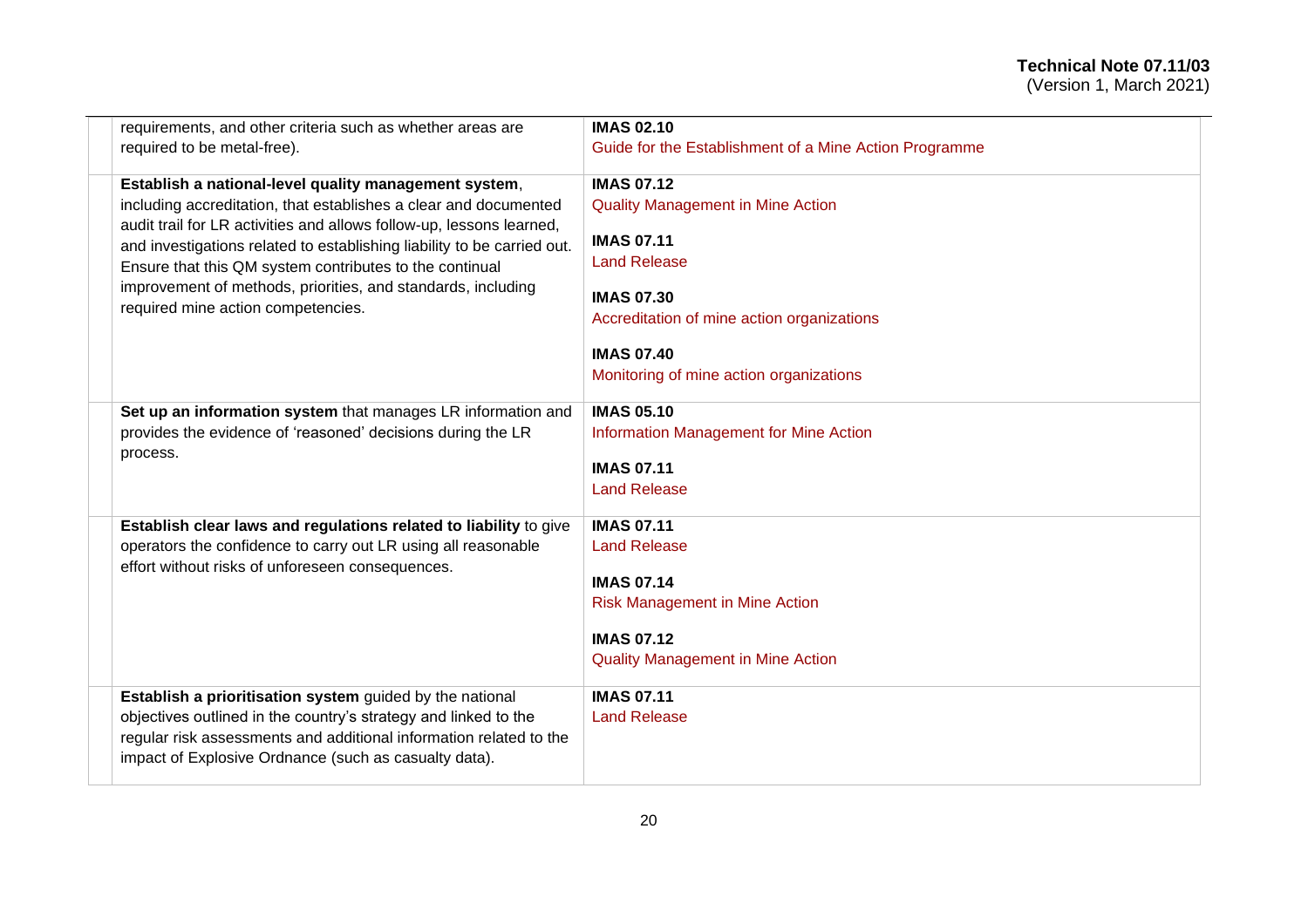| Carry out regular analysis of the results of LR                                                                                                       | <b>IMAS 07.12</b><br><b>Quality Management in Mine Action</b>                                                                                                        |
|-------------------------------------------------------------------------------------------------------------------------------------------------------|----------------------------------------------------------------------------------------------------------------------------------------------------------------------|
|                                                                                                                                                       | <b>IMAS 07.11</b><br><b>Land Release</b>                                                                                                                             |
|                                                                                                                                                       | <b>IMAS 07.40</b><br>Monitoring of mine action organizations                                                                                                         |
| Evaluate lessons learned through the QMS and integrate<br>learning into NMAS                                                                          | <b>IMAS 07.12</b><br><b>Quality Management in Mine Action</b>                                                                                                        |
|                                                                                                                                                       | <b>IMAS 07.40</b><br>Monitoring of mine action organizations                                                                                                         |
| Establish a sustainable long-term framework to address residual<br>contamination                                                                      | <b>IMAS 07.10</b><br>Guide for the Management of Land Release and Residual Contamination Operations<br>TNMA 07.14/01 Residual Risk Management                        |
| Establish post LR assessment process to find out how people<br>are benefiting from released land and how the prioritization<br>system can be improved | <b>IMAS 07.11</b><br><b>Land Release</b><br><b>IMAS 07.10</b><br>Guide for the Management of Land Release and Residual Contamination Operations<br><b>IMAS 07.40</b> |
|                                                                                                                                                       | Monitoring of mine action organizations                                                                                                                              |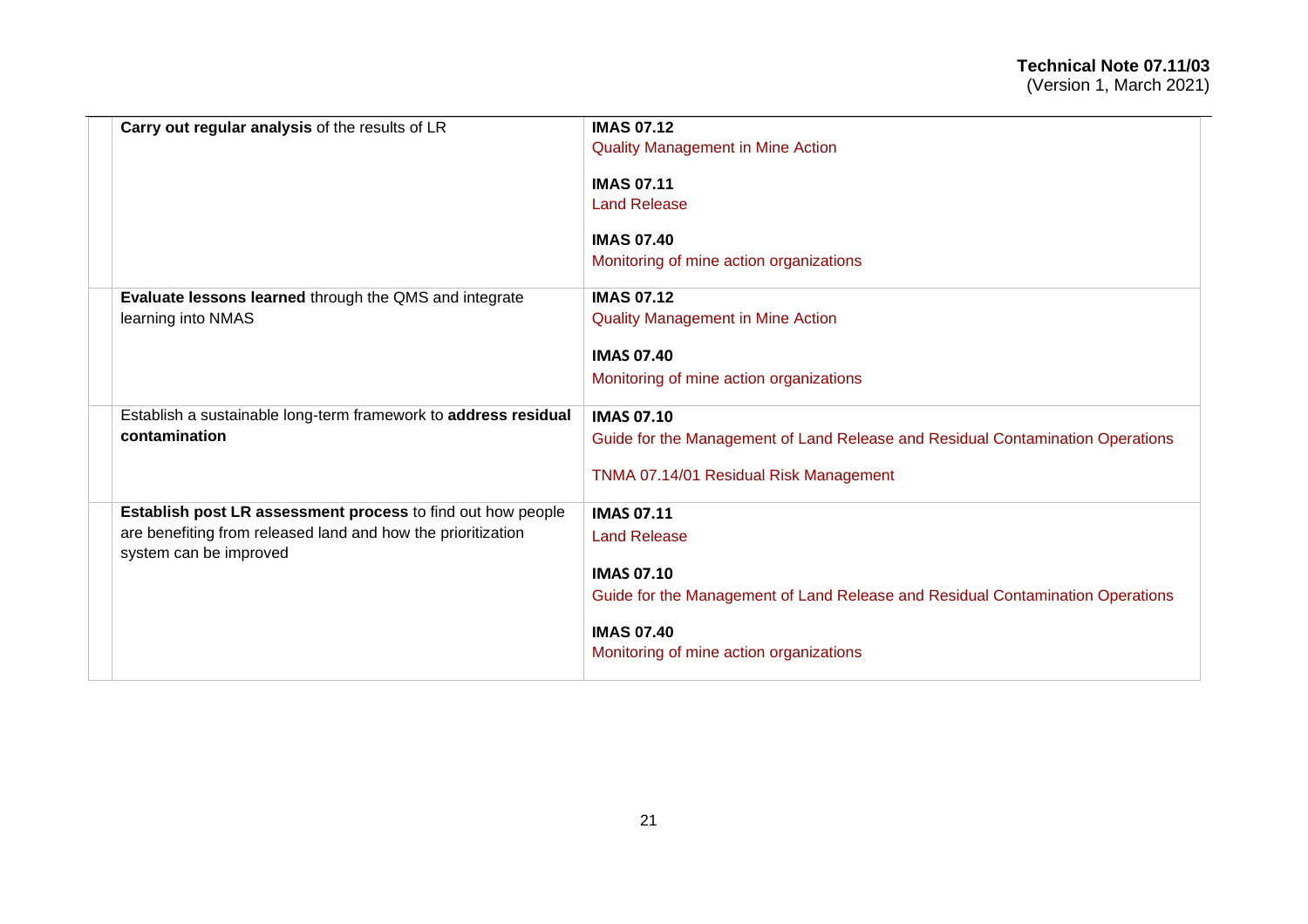#### **Mine Action Operators**

| <b>Activity</b>                                                                                                                 | <b>IMAS Chapter Reference</b>                                                  |
|---------------------------------------------------------------------------------------------------------------------------------|--------------------------------------------------------------------------------|
| Set up an internal QMS that ensures an auditable record of LR                                                                   | <b>IMAS 07.12</b>                                                              |
| activities and reviews procedures based on lessons learned (in<br>particular where EO accidents or incidents have taken place). | <b>Quality Management in Mine Action</b>                                       |
|                                                                                                                                 | <b>IMAS 10.60</b>                                                              |
|                                                                                                                                 | Investigation and reporting of accidents and incidents                         |
| Undergo accreditation to demonstrate organisational and                                                                         | <b>IMAS 07.12</b>                                                              |
| operational compliance with national regulations, standards, and<br>quality requirements                                        | <b>Quality Management in Mine Action</b>                                       |
|                                                                                                                                 | <b>IMAS 07.30</b>                                                              |
|                                                                                                                                 | Accreditation of mine action organisations                                     |
| Identify and understand the nature and characteristics of                                                                       | <b>IMAS 02.10</b>                                                              |
| contamination within the area of operations, including on-going<br>risk assessment.                                             | Guide for the Establishment of a Mine Action Programme                         |
|                                                                                                                                 | <b>IMAS 07.11</b>                                                              |
|                                                                                                                                 | <b>Land Release</b>                                                            |
|                                                                                                                                 | <b>IMAS 07.10</b>                                                              |
|                                                                                                                                 | Guide for the Management of Land Release and Residual Contamination Operations |
| Identify and gain access to all relevant sources of                                                                             | <b>IMAS 07.11</b>                                                              |
| information (in a gender and diversity sensitive manner),<br>including any available historic records, former combatant         | <b>Land Release</b>                                                            |
| statements, and the viewpoints of the affected populations.                                                                     | <b>IMAS 07.10</b>                                                              |
|                                                                                                                                 | Guide for the Management of Land Release and Residual Contamination Operations |
| Establish an internal information management system that                                                                        | <b>IMAS 05.10</b>                                                              |
| can record, store, and analyse information using all appropriate                                                                | Information Management for Mine Action                                         |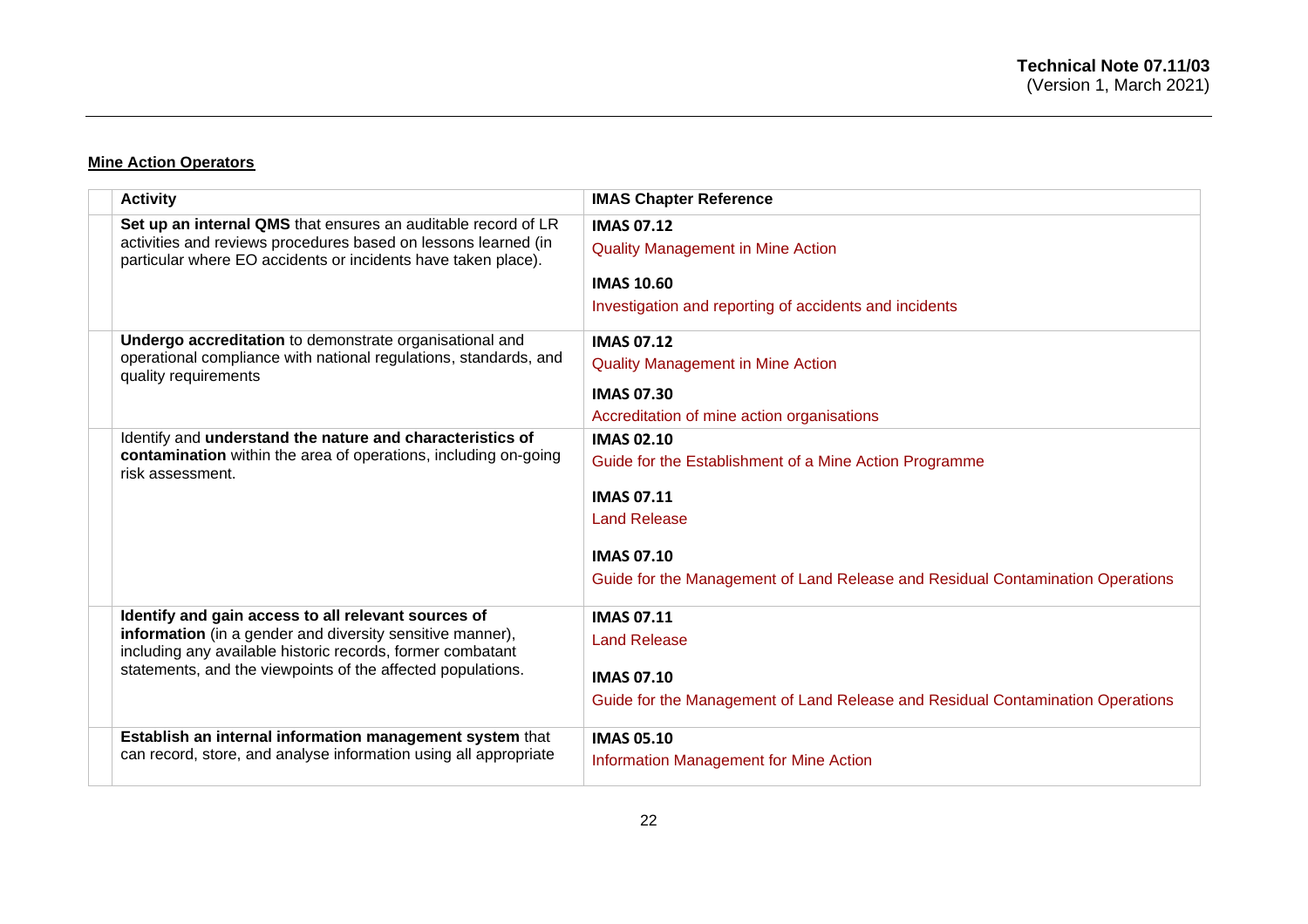| means of triangulation of evidence, in support of documented<br>decision-making                                                                                  |                                                                                |
|------------------------------------------------------------------------------------------------------------------------------------------------------------------|--------------------------------------------------------------------------------|
| Include clear guidance for decision-making within SOPs,                                                                                                          | <b>IMAS 07.12</b>                                                              |
| including the identification of competent and<br>authorised/accredited people for key decisions.                                                                 | <b>Quality Management in Mine Action</b>                                       |
|                                                                                                                                                                  | <b>IMAS 07.30</b>                                                              |
|                                                                                                                                                                  | Accreditation of mine action organisations                                     |
| Ensure that all stages of the land release process have been                                                                                                     | <b>IMAS 07.11</b>                                                              |
| recorded according to NMAS (or IMAS where no NMAS exists)<br>and that the required reports have been submitted to the relevant                                   | <b>Land Release</b>                                                            |
| NMAA or other mandated organisation in a timely manner.                                                                                                          | <b>IMAS 07.30</b>                                                              |
|                                                                                                                                                                  | Accreditation of mine action organisations                                     |
| Ensure that communities are fully informed about LR                                                                                                              | <b>IMAS 07.10</b>                                                              |
| activities and that comprehensive information-gathering has<br>been carried out during the LR process (including women, men,                                     | Guide for the Management of Land Release and Residual Contamination Operations |
| girls, and boys)                                                                                                                                                 | <b>IMAS 07.11</b>                                                              |
|                                                                                                                                                                  | <b>Land Release</b>                                                            |
| Engage regularly with the NMAA regarding ways to improve                                                                                                         | <b>IMAS 05.10</b>                                                              |
| data regarding EO contamination and LR                                                                                                                           | Information Management for Mine Action                                         |
| Develop SOPs and review them on a regular basis and<br>ensure their compliance with NMAS and in order to integrate<br>the learning captured by the internal QMS. | Refer to relevant NMAS in each country of operation                            |
| Develop required training packages for capacity building of                                                                                                      | <b>IMAS 07.11</b>                                                              |
| staff to ensure competent and qualified staff are deployed for LR<br>operations.                                                                                 | <b>Land Release</b>                                                            |
|                                                                                                                                                                  | <b>IMAS 07.12</b>                                                              |
|                                                                                                                                                                  | <b>Quality Management in Mine Action</b>                                       |
|                                                                                                                                                                  | <b>IMAS 07.30</b>                                                              |
|                                                                                                                                                                  |                                                                                |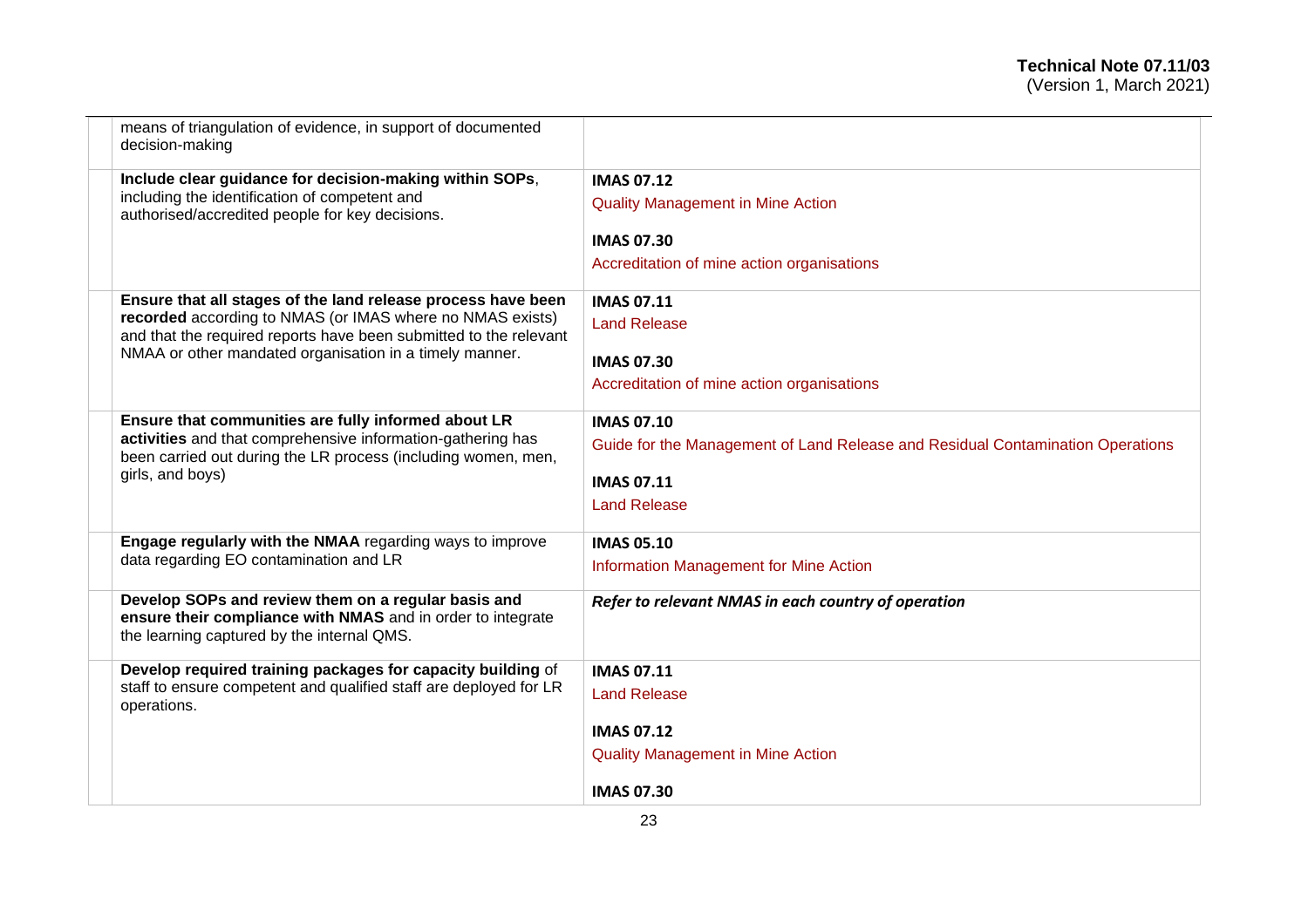# **Technical Note 07.11/03**

(Version 1, March 2021)

|                                                                                                                     | Accreditation of mine action organisations          |
|---------------------------------------------------------------------------------------------------------------------|-----------------------------------------------------|
| Integrate appropriate technology and innovative                                                                     | <b>IMAS 10.10</b>                                   |
| methodologies into operations to enhance productivity and<br>safety.                                                | Safety & occupational health - General requirements |
|                                                                                                                     | <b>IMAS 10.20</b>                                   |
|                                                                                                                     | Demining worksite safety                            |
|                                                                                                                     | <b>IMAS 10.30</b>                                   |
|                                                                                                                     | Personal Protective Equipment - PPE                 |
| Ensure that the work is in line with the national legislation<br>and policies (including the national MA strategy). | Refer to relevant NMAS in each country of operation |
| Safeguard the organisation's staff throughout all phases of LR.                                                     | <b>IMAS 10.10</b>                                   |
|                                                                                                                     | Safety & occupational health - General requirements |
|                                                                                                                     | <b>IMAS 07.14</b>                                   |
|                                                                                                                     | <b>Risk Management in Mine Action</b>               |
|                                                                                                                     | <b>IMAS 10.20</b>                                   |
|                                                                                                                     | Demining worksite safety                            |
|                                                                                                                     | <b>IMAS 10.30</b>                                   |
|                                                                                                                     | Personal Protective Equipment - PPE                 |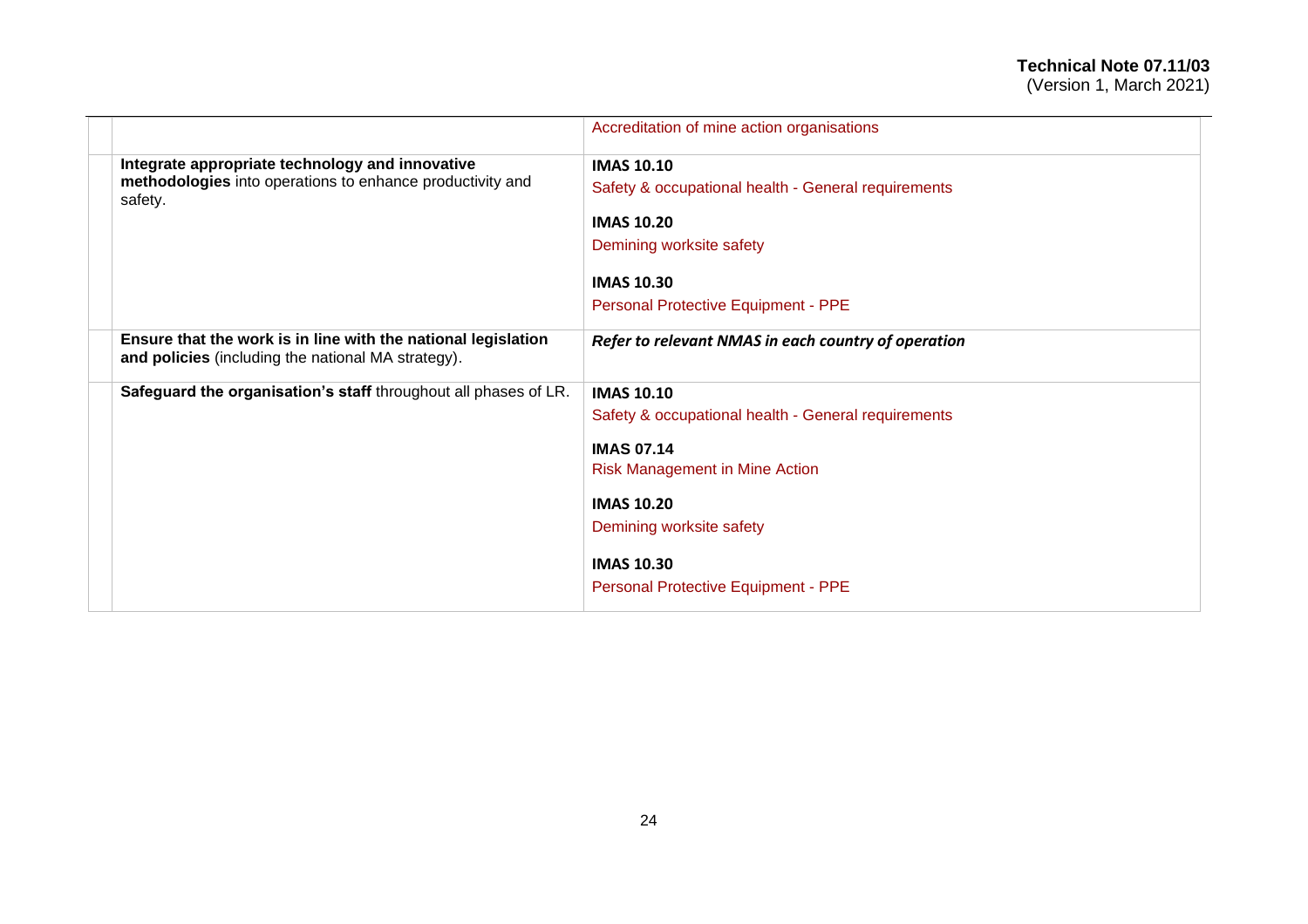# **Annex A Putting ARE in context: Examples of its application** <sup>21</sup>

<span id="page-24-0"></span>Examples of the application of ARE illustrate both good and bad application of ARE. While the countries are fictional, the examples of ARE are based on experience from various field contexts.

The first three fictional countries, countries A, B and C, demonstrate good examples of the application of ARE. The examples are not comprehensive and are not intended as instructional guidance of how to address similar situations. The circumstances of real-life situations are different and context specific and must be addressed according to the particularities of the facts that are available. The third fictional country, country D, gives examples of where ARE was not applied.

# **Country A – Good Practice**

**Country A** experienced a protracted civil war over a ten-year period. Both parties to the conflict used conventional weapons including anti-personnel mines. After the conflict ended, large parts of the country were left contaminated by explosive ordnance (EO) including suspected and known minefields along the main front lines, as well as large battle areas contaminated by unexploded ordnance (UXO). Emergency assistance was initially provided to communities affected by the conflict by the international community, including explosive ordnance risk education (EORE), emergency medical assistance to those injured by EO and emergency clearance of routes and areas needed for the provision of humanitarian response. An effective information management system to manage these activities was established and maintained throughout the programme. National institutions with the mandate to deal with the problem of EO contamination were established and gradually took over the management and oversight of mine action activities.

#### Management Considerations

#### **Strategic Planning**

• *In country A, once the conflict ended, an initial Threat Analysis was carried out and emergency assistance was provided. Following the establishment by the Government of the relevant bodies, including a NMAA, a general mine action assessment was conducted, and survey work was carried out based on the information gathered. A strategic planning exercise was conducted to establish the objectives for the national mine action programme, including a monitoring framework with targets for progress on LR. After the first two years of the mine action programme were completed, a mid-review of the strategy was carried out and actual progress was measured against targets. Due to slow progress in releasing UXO-contaminated areas, a review was carried out of the Battle Area Clearance NMAS and operating procedures, including the depth established for sub-surface clearance. After much discussion with mine action operators and other relevant stakeholders, the decision was taken by the NMAA to reduce the depth requirement for BAC.* 

#### **Quality Management**

• *A mine was found near a community where mine clearance operations had taken place. The QMS established by the NMAA included the submission of detailed completion reports for clearance operations, including the exact boundaries of clearance work and the location of the mines found. The Country's policy on liability outlined the necessary steps required to complete an initial investigation led by the NMAA. Based on the reports submitted by the MA operator, the investigation could clearly conclude that the mine found was outside the original CHA tasked for clearance. This allowed the MA operator to be cleared of any responsibility for missing a mine during clearance. The issue led to a review of the standard for NTS, of aspects related to decision-making criteria for the cancellation of land.*

 $21$  Although these examples are based on real situations, they do not represent a description of any EO-affected country.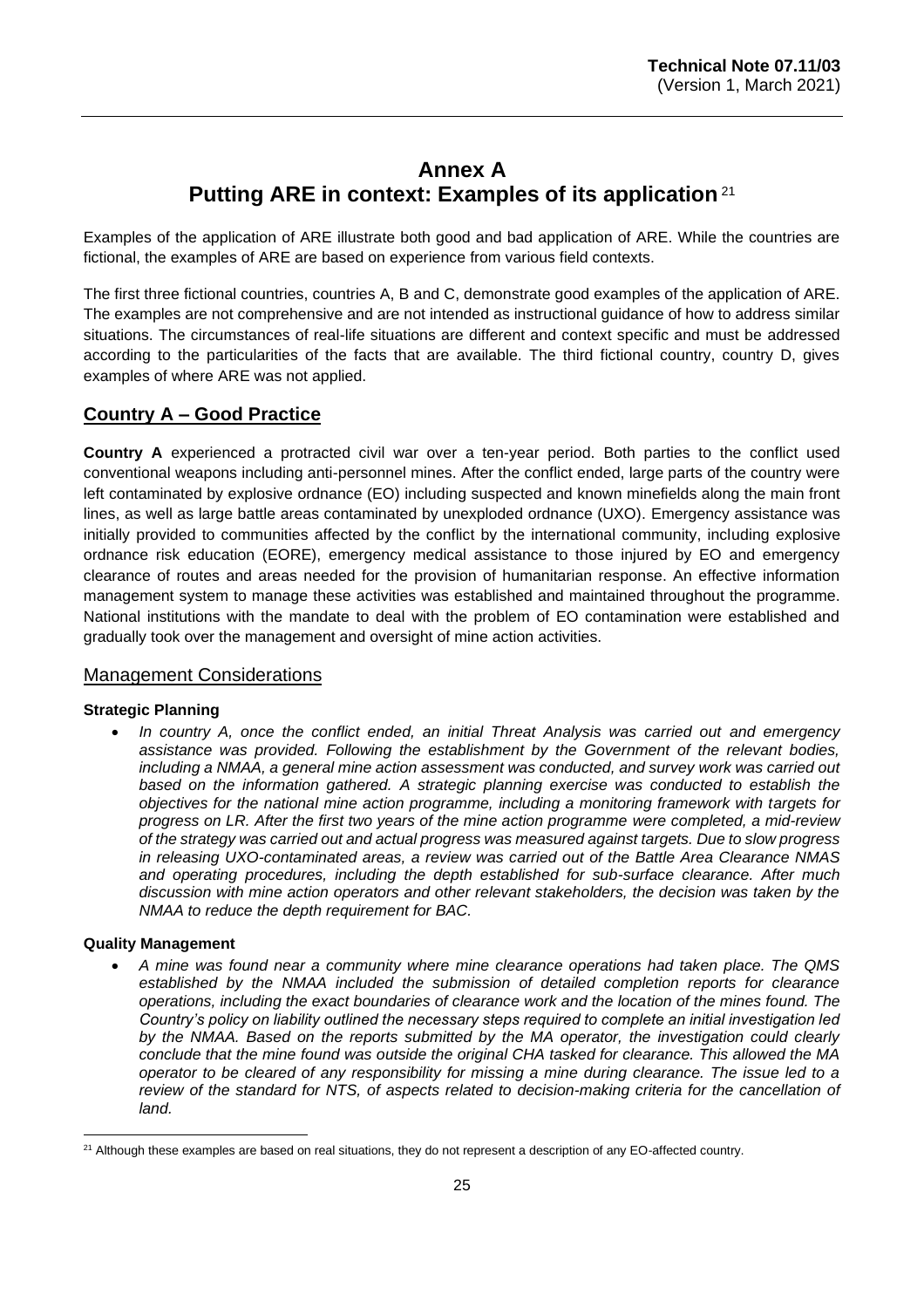• *After a five-year period, an analysis of areas cleared showed that in over 60% of completed mine clearance tasks, no mines were found. Additionally, the percentage of areas without mines was not decreasing over time. Analysis of information on the national database and consultations with operators led the NMAA to the conclusion that the nature of contamination (low density nuisance mines) made NTS and TS very challenging. In this context, the size of areas, access and environmental conditions meant that manual deminers equipped with metal detectors were very often selected as the most appropriate tool. Operational managers concluded that although it was reasonable to expect that in a higher-than-normal percentage of areas no mines would be found, the NMAA decided that not finding mines in over 60% of areas cleared brought the quality of survey into question. There was subsequently an effort to improve NTS and use the results of NTS, TS and clearance to improve the full LR process. This effort included doing desk research and live trials using new information-gathering tools such as drones, and new mechanical tools and methods to improve TS.*

#### The Land Release Process

#### **Non-technical Survey**

• *Land mines were used by both parties to the conflict along the main front line. A high percentage of Mine Field Records (MFR) were available to the NMAA, however, shortly following the conflict, some mine lifting was conducted by military peacekeepers who kept limited records of the work done.* 

The following steps were completed and documented, as a minimum, to ensure that ARE is applied to NTS:

- *Desk assessment was carried out with the purpose of geo-locating all MFR;*
- *Field visits to the MF locations took place to confirm if there is evidence of EO;*
- *An updated list of the status of all the MFR (including the boundaries of the HA, mines lifted and land in use) was made; and*
- *Evidence of other EO contamination was collected through meetings with affected communities (including women, men, girls and boys and representation from diverse groups such as mine survivors). All communities with evidence of EO contamination should be surveyed.*

#### **Technical Survey**

• *An NTS team working with key informants saw what they believed were visible mines from a safe distance. This information was used to define a CHA which was recorded and subsequently entered in the national database, according to the IM NMAS. Subsequently, a TS team tasked to the CHA, conducted a targeted investigation that opened breach lanes to the visible mines. When the breach lanes reached the visible mines, they were in fact identified as unused empty mine casings containing no explosive content. This new evidence was reported by the TS team and the task was suspended pending further investigation. NTS staff were tasked with gathering additional information from new informants who had first-hand knowledge of the use of the area during the conflict. An additional visit to the site with the additional informants (women had not been consulted in the first survey), and the triangulation of this information with written records that were eventually found, provided sufficient evidence to confirm that the HA in question was just an abandoned mine fabrication point. The CHA was finally cancelled by the NTS team, based on the direct and indirect evidence found.* 

#### **Clearance**

• *Clearance depth is often standardised across an entire country. In Country A, SOPs stipulated that signals were investigated to a depth of 25cm. This was to ensure that all metal was found at a depth of at least 20cm, as stipulated in the NMAS. Based on information collected on the depth of mines, an analysis determined that 99% of mines were located at a depth of 10 cm or less. This resulted in the investigation depth being adjusted to 15cm, significantly increasing efficiency by reducing the time spent investigating signals, often in hard compacted ground. (Of note, the investigation depth was from the original ground level, so it was increased in areas where there was evidence of sedimentation and mines were buried deeper than normal, for example in the banks around bridges).*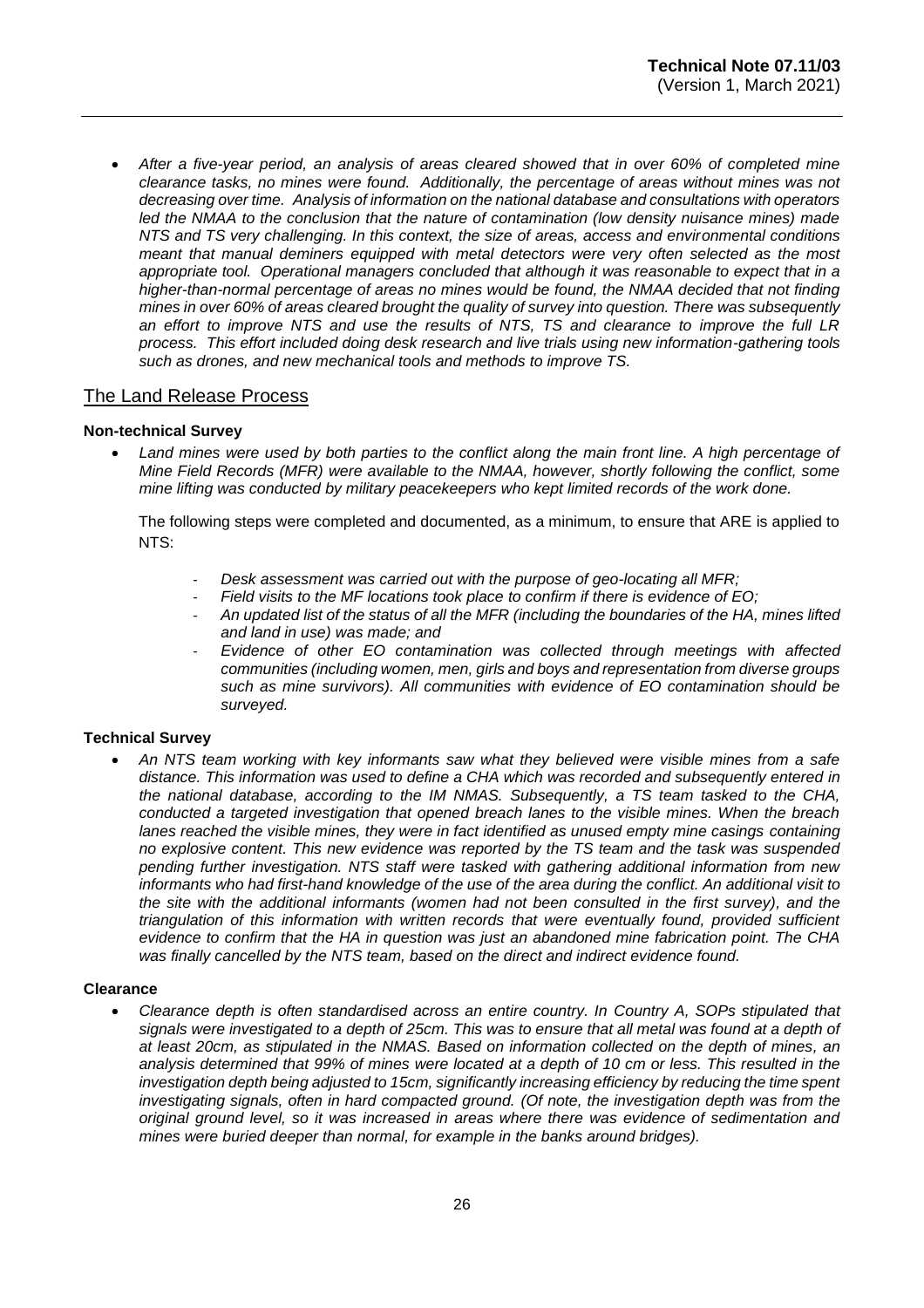# **Country B – Good Practice**

**Country B** contains legacy minefields from a conflict with a neighbouring country 25 years ago. A national mine action programme led by the NMAA was established shortly after the conflict ended. In the past decade, the rise of a separatist non-state armed actor in the south-eastern province has led to a period of internal unrest, where the widespread use of improvised explosive devices (IEDs) occurred.

#### Management Considerations

#### **Strategic Planning**

• *In Country B, a new strategic plan was developed two years ago to replace the one that had expired. The process began with a review of the previous strategy and the analysis of key information regarding the mine problem within the framework of context analysis. Based on concerns from local stakeholders that estimates of AP mine contamination were inaccurate, an effort to carry out a re-survey of SHAs*  was conducted prior to the finalisation of the new strategic plan. New information collected from the *NTS of existing SHAs revealed a much smaller AP mine contamination than was originally suspected. The new strategic plan was developed based on more accurate and reliable information and allowed Country B to mobilise new resources to complete mine clearance more quickly.*

#### **Risk Management**

• *A comprehensive Threat Analysis was conducted in urban centres in the south-east province of Country B, where non-state armed separatist group was recently active. This analysis identified new EO contamination of an improvised nature. Based on the need for technical expertise related to IEDs, NMAS were amended to include a chapter on IED Disposal and various modifications related to IEDs. All mine action organisations working in the affected region were required to integrate recognition of IEDs into their training curricula for community liaison, explosive ordnance risk education (EORE) and NTS. Teams focusing on clearance in IED-affected areas were subject to additional training according to a new SOP that had been developed in coordination with operators, in keeping with the amended NMAS.*

#### **Information Management**

• *An assessment of information requirements for government decision-makers in Country B led to the development of reports for the Ministry of Economic Development (MoED) that outline where major infrastructure projects coincide with EO contamination. This information helped the MoED to better plan their projects and ensure that any public works planned in terms of processing the land was shared with the NMAA and an operational analysis could be carried out to determine if any LR was required.*

#### The Land Release Process

#### **Non-technical Survey**

• *In Country B mines were laid close to its international border, some for defensive purposes by the nation's military, and others by invading forces while they occupied the territory during an episode of conflict between the bordering countries. Information in the national database has come largely from a Landmine Impact Survey (LIS) conducted in 2001, resulting in the mapping of very large areas, where the use of mines and contamination from EO because of battles, were reported. These areas were recorded as SHAs in the national database. Recently, 10% of the historical SHAs have been resurveyed by qualified NTS teams, trained according to the specifications in an updated NMAS (in line with the latest IMAS chapter on NTS). The results showed that there was no evidence that would lead to a suspicion of EO in 95% of the SHAs. Thus, it was concluded that 95% of the cases of the HAs should be re-surveyed. The NTS teams used a high proportion of their time to gradually cancel many SHAs entirely, based on the updated indirect and direct evidence gathered, using the updated NMAS on NTS (including a matrix that guides decision-making on cancellation by providing concrete examples of evidence requirements). It would now be reasonable to carry out a re-survey of all SHAs in the national database that were created as a result of the original LIS, with a focus on using the indirect and direct evidence of EO (as defined in the updated NMAS) to confirm, define and delineate HAs more accurately.*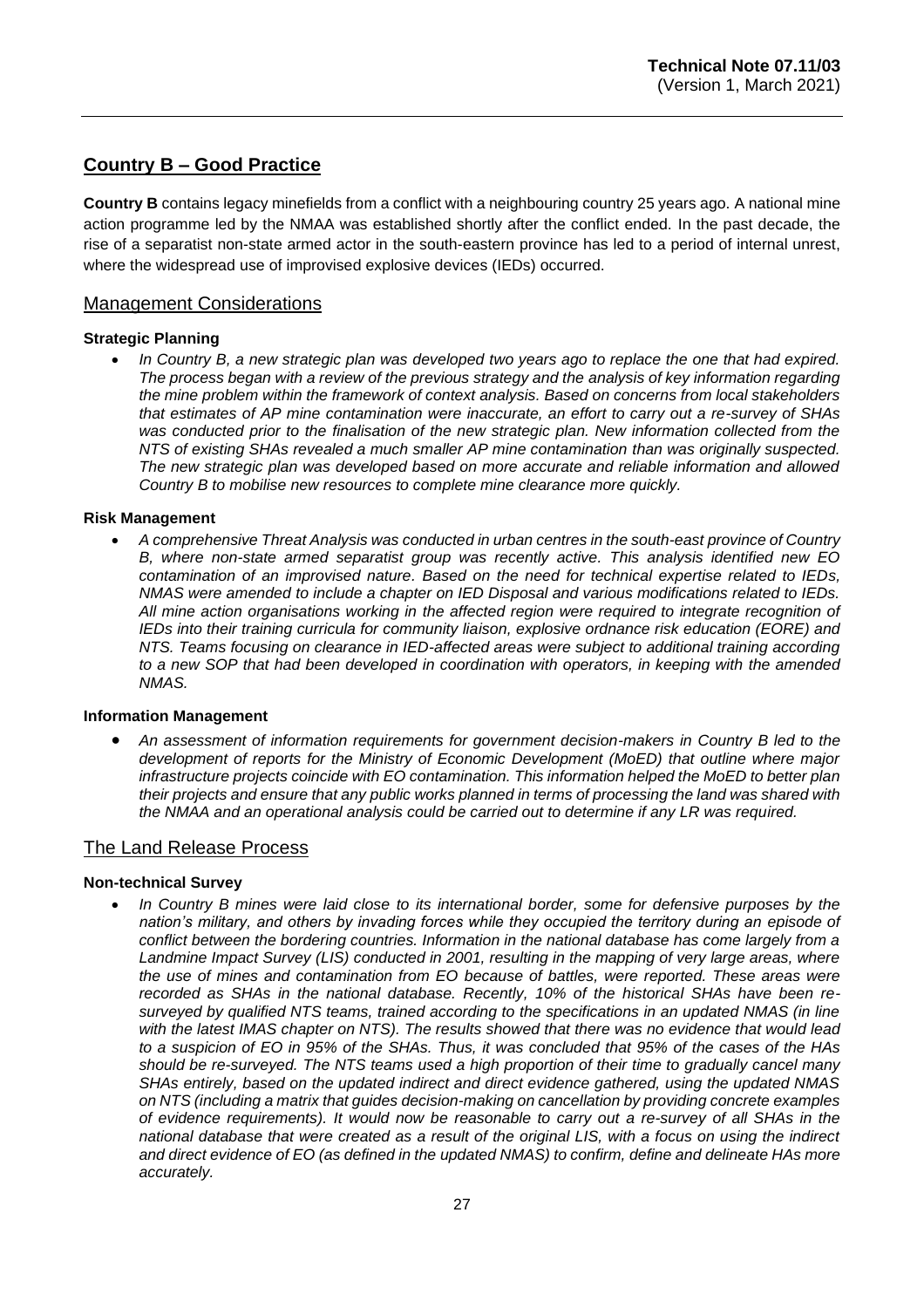#### **Technical Survey**

• *Once a CHA had been established, operators (accredited to carry out the technical survey) conducted targeted investigation of the CHA by clearing lanes through the CHA in order to gather evidence on where the mine lines are found within the area. Once the trajectory of the mine lines was found, the CHA could be reduced significantly. This methodology was accepted by the NMAA and is clearly established as a recognised method of conducting TS within NMAS. In a context where mine lines are very well defined, decisions were made regarding the reduction of CHAs with considerable certainty. NMAS in Country B also specified that Mine Detection Dogs (MDDs) could be used to carry out targeted investigation for TS on SHAs. Once an MDD team identified evidence of contamination, an operational decision on where and how to deploy clearance assets was made based on a reduced SHA. In the exceptional cases where evidence could not be identified by the initial MDD investigation, another asset was deployed to ensure that the area is indeed free of contamination. Using MDDs as a TS asset in this way has increased the speed of operations and will allow land to be handed over to the local population more quickly*

#### **Clearance**

• *In Country B, clearance was being conducted by a number of operators in line with quality requirements for clearing areas containing Type 72 AP mines outlined in the NMAS. The work of all operators was monitored by the NMAA through the national mine action programme's QMS. An investigation was launched due to a mine found in an area that had been "cleared". Based on the analysis of evidence collected, it was revealed that Type 72 AP mines were not reliably found by the metal detectors used by the mine action programme at the time, due to their minimum metal content. Research carried out as part of the investigation's analysis found that a new generation of the metal detectors being used in the programme was able to reliably detect the metal content in the Type 72A mines. Analysis of information on where these mines had been found by clearance teams in the past was conducted and a programme-wide plan for re-clearance with new detectors was launched by the NMAA and implemented by operators. The work of NMAA and operators in this context ensured that ARE was applied. The programme did so by utilising and analysing newly available information updating the operational procedures and equipment according to the identified risks. The NMAA's work in ensuring that a plan was put in place to address areas already cleared with unreliable equipment, was also an important component of avoiding further accidents and achieving ARE.*

#### **Country C – Good Practice**

**Country C** experienced prolonged aerial bombardment for over a ten-year period. The bombardment consisted of a range of ordnance in particular High Explosive aerial bombs, and cluster munitions containing explosive submunitions. The bombing left significant areas of the country, including farmland, villages, routes, and primary jungle, contaminated, largely by unexploded submunitions. Road junctions, fords and bridging sites were areas where high levels of contamination were noted. Initial clearance during and immediately after the conflict had been conducted by both the local population and the military. Decades later international actors came to assist the country in not only the survey and clearance effort, but also with victim assistance and advocacy pillars efforts.

#### Management Considerations

#### **Strategic Planning**

• *After a number of years of international assistance, funding for survey and clearance of cluster munition remnants became less certain. Donors wished to see more progress in terms of clearing areas known to be contaminated, rather than request-based clearance that aimed to make sure an area was clear regardless of whether any evidence had been identified there. The key was to develop an accurate baseline of what contamination remained to be cleared so that a strategy could be developed to finish the clearance is as quickly as practicable. In conjunction with the NMAA, both national and international operators developed a system of evidence-based survey, to identify accurately where was contaminated by cluster strikes. The evidence-based survey was known as Cluster Munition Remnant Survey (CMRS). Due to the extensive nature of the contamination, which ran to over 1000 km ², the survey element of the task was incorporated into the workplan of the strategy as much as the*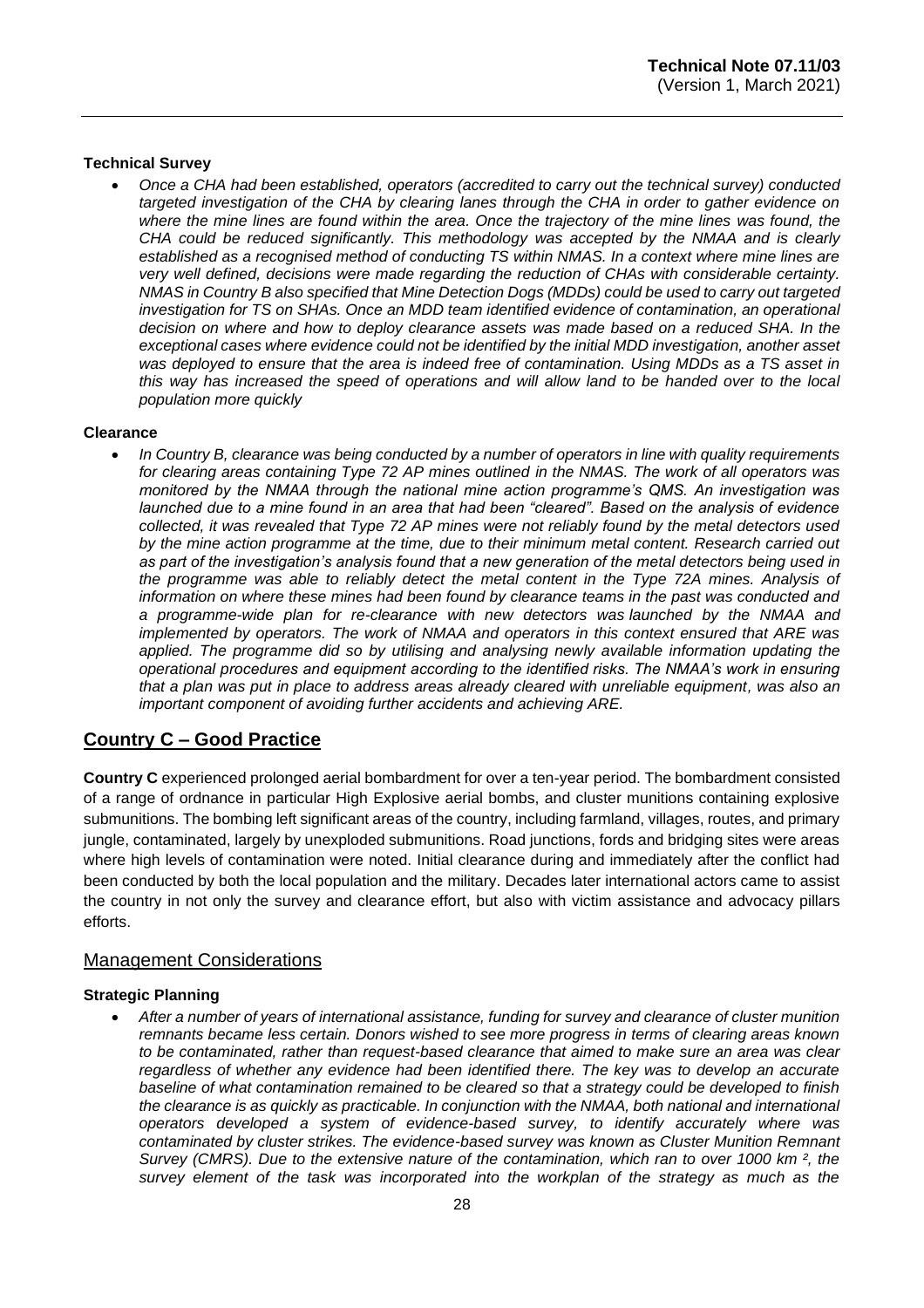*subsequent clearance. Once a data set of areas that had been both technically surveyed and subsequently cleared had been developed, (disaggregated to different terrain types), a projection could be made concerning survey and clearance rates, and funding levels, in order to move the country towards Convention on Cluster Munitions Article 4 completion.*

#### **Quality Management**

- *The QMS in Country C was integrated into all levels of operations. Operators themselves conducted their own quality management including a standard 10% minimum quality control of all land cleared. The NMAA also conducted monthly field visits to operators that were often not announced in advance. While the NMAA Quality Managers were rigorous in their identification of non-conformance, a culture of working with operators and helping them improve prevailed. Operators who identified errors themselves were encouraged, with the sense that it was a collective effort to improve quality in all aspects of field operations.*
- *Very importantly a key element of the QMS at all levels was the analysis of data by both IM and Operations staff working in tandem. Senior operations staff were expected to spend significant time cross-checking operational reports for accuracy, advising IM staff on reports that required reconfirmation. Data quality was everybody's responsibility, and data quality at the lowest levels fed up into a national database that gave NMAAs, and donors a credible basis on which to make decisions.*

#### The Land Release Process

#### **Non-technical Survey**

- *A form of national survey had been conducted by an INGO when foreign organisations first started engaging in the country. The survey, described as a form of General Mine Action Assessment, only gave a very general indication where contamination was believed to be. This led to an inflation of the land believed to be contaminated. Almost two decades later it was decided that a full national re-survey would be required, with all survey teams undergoing a standard re-training package, orientated towards supporting the CMRS process.*
- *While NTS teams were tasked to identify all evidence of explosive ordnance, identification of CMR was prioritised, since this was the most extensive form of contamination in the country. It also presented the greatest socio-economic impact. NTS teams prioritised the collection of credible CMR evidence points*  for CMRS teams to conduct technical survey around. NTS teams were well trained, and capable of *judging if a reported item had possibly been moved from a cluster strike during the decades since the war, or whether there was a reasonable assumption that it indicated where a cluster strike would be found.*
- *Country C's lowest level of governance was the village unit, that incorporated not only the area of village buildings but all the associated land holdings. NTS progressed village unit by village unit in each district in each province until all affected provinces in the country had been resurveyed.*

#### **Technical Survey**

- *CMRS teams consisted of sections of four searchers, led by a section commander, each equipped with detectors suitable for BAC work. Team leaders could control a number of sections along with a medic in order to maximise resources. Team leaders deployed sections in search boxes of 50m²x50m² (2500m²) that could be searched in about 30 minutes. Typically, given the nature of the cluster munitions used in the conflict, searchers would identify if unexploded submunitions or fragmentation from exploded submunitions was present with 05-10 minutes. The intent was not for the searchers to identify all the contamination in a box, nor to clear it, just to confirm whether contamination was present or not so as to better target the subsequent clearance operations.*
- *Each search box had a specific location identifier. Team leaders used electronic forms on tablets to confirm whether a box had been searched and what the result was. Results could be represented visually on good quality ortho-images with grid overlays. A colour code system was employed to enable better visual identification of contaminated boxes (red), boxes where fragmentation had been found (amber) and boxes where no evidence was present (green). Relatively tight polygons were drawn around clusters of red and in some cases amber boxes to produce CHAs ready for clearance.*
- *The key to successful technical survey for cluster munition remnants was the effective processing of the significant amounts of data generated. This demanded close support of operations by IM staff who would use the evidence points collected by NTS teams, plot them as a shapefile using GIS software,*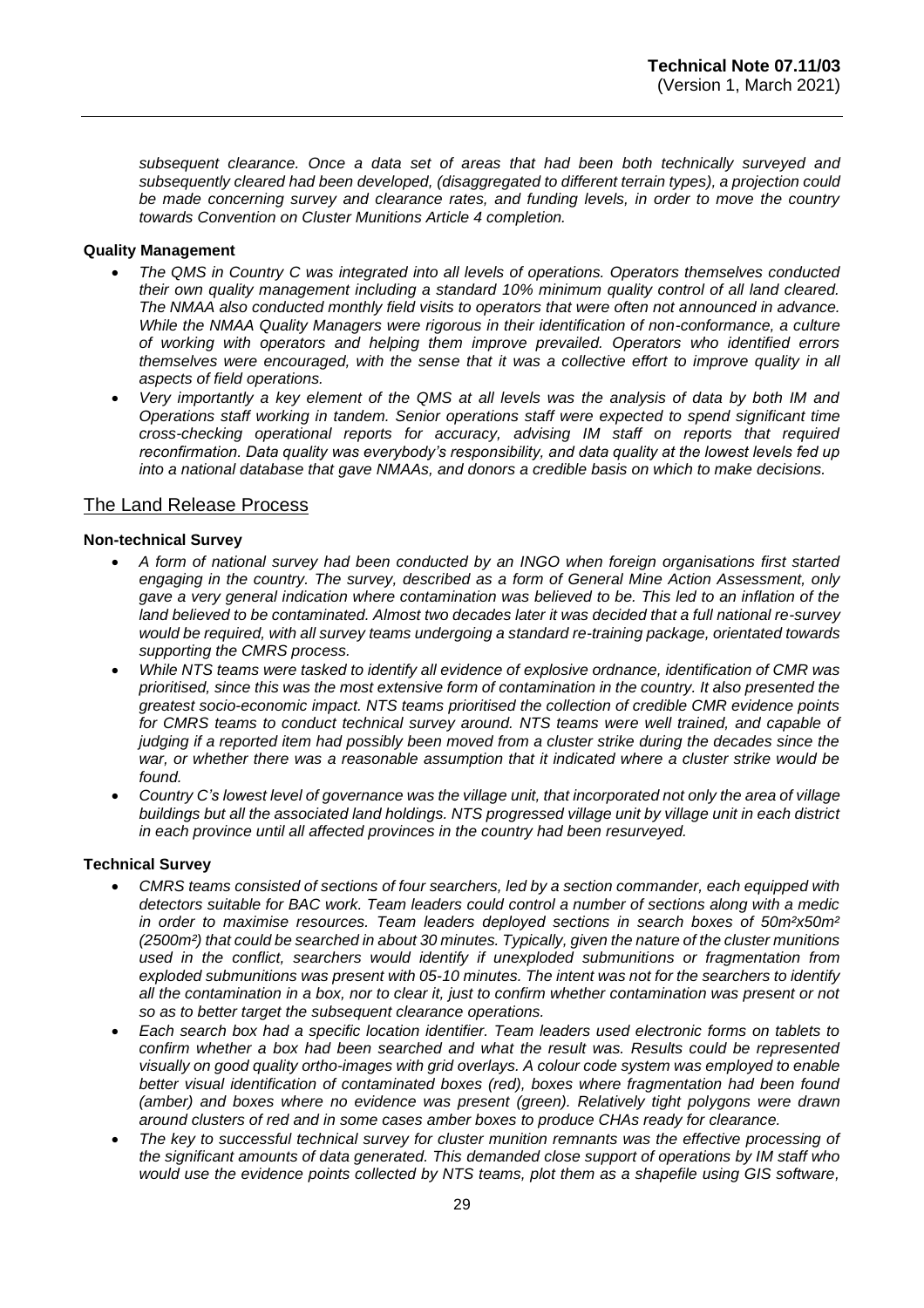*and create box overlays in the surrounding area. Each box had a centroid which was the starting point for the search sections. A list of centroids would be downloaded onto section handheld GPS units, enabling CMRS staff to search in the right place. Combined with the use of electronic reporting forms, CMRS represented the application of technology, alongside a real working coordination between operations and IM staff, to accurately identify where cluster munition remnant contamination was.*

#### **Clearance**

• *Since clearance was directed by the technical survey, the amount of clearance where no submunitions were found was reduced to almost zero. Key Performance Indicators such as m² cleared/submunition gradually showed a marked improvement, indicating that teams were increasingly clearing in the right place more often, thereby reducing the threat that these explosive hazards presented to the local population more quickly. The final polygons of cleared cluster strikes tended to be greater than the tightly drawn CHAs from CMRS, once fade out distances were cleared from the submunitions found at the CHA's edge. Nevertheless, this fade out provided the assurance that all of the strike had been cleared and was calibrated in accordance with the actual location of submunitions, each of which was digitally recorded. In this way fade out decisions were made on hard evidence, representing all reasonable effort in this context.*

#### **Country D – Poor practice where All Reasonable Effort is Not Observed**

**Country D** experienced a three-year civil war between the two main political factions in the country, a peace agreement was brokered. Conflict battle areas remained contaminated with AP minefields, and many urban towns and cities were suspected or known to have explosive ordnance.

### Management Considerations

#### **Strategic Planning**

• *In country D, following the establishment of the mine action programme, and in accordance with an initial five-year strategy, mine action operators had been clearing land for two years. The progress of releasing land suspected to be contaminated by anti-personnel landmines was slower than had been expected. Despite some within the sector calling for a mid-term strategy review, NMAA decided to wait until the five-year strategy had been completed to review it. The end of strategy review made a few recommendations including changes to clearance methodology noting that large swathes of land could have been released through TS and NTS methods, but which instead had been cleared using more costly and less efficient mechanical clearance assets. If a mid-term strategy review had been completed, changes to the LR system could have been implemented earlier and would have increased the speed of LR and reduced costs.* 

#### **Quality Management**

• *A mine was unearthed by a farmer on land that had been released two years previously. The NMAA, in accordance with its NMAS, commenced a full investigation. Completion reports indicated that the land had been released through NTS. However, further investigation revealed that certain accreditation documents of the NTS team that had released the land had not been completed, and that members of the team did not have the required training and experience to undertake NTS. The NTS processes had not been conducted in accordance with NMAS and that this had led to land that contained mines being incorrectly released through NTS. An accident subsequently occurred on land released through NTS. Many in the local community lost confidence in the LR process and despite the land being reprocessed correctly, large areas of cleared land remained unused decades later, as local farmers were wary that further mines remained.* 

#### **Information Management**

• *In the immediate aftermath of the conflict, there was a high expectation on mine action operators to release land quickly in urban communities where displaced populations were returning in high numbers. While a comprehensive IM system was being developed, mine action operators began clearance, in some instances using rudimentary recording tools such as spreadsheets on team members' laptops and using terminology that had not been defined by NMAS. Once the IM system was launched, it became apparent that some of the data recording systems that had been used to store clearance data*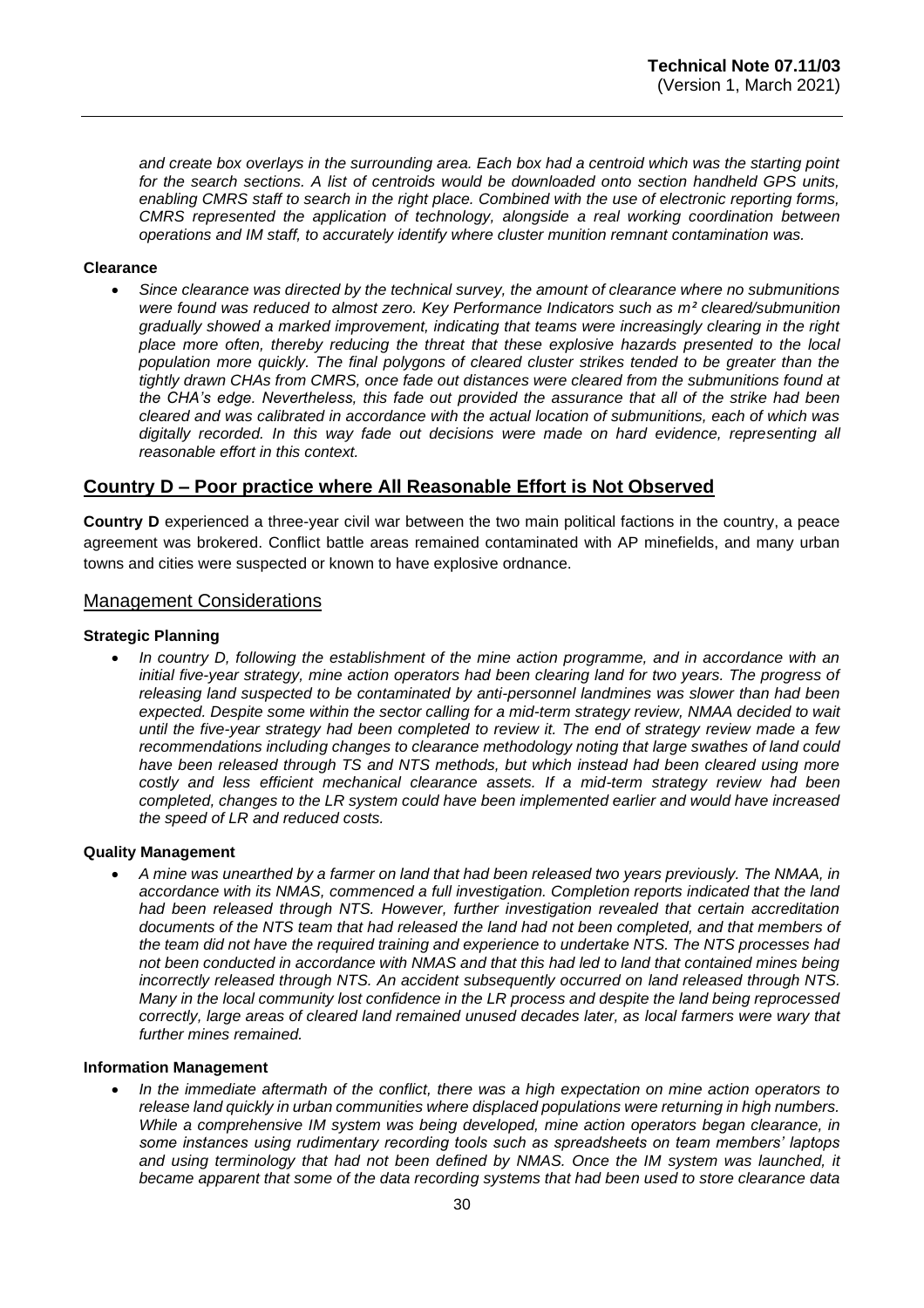lacked key information, and in some cases, data had been lost. Further, organisations had in some *instances used the same terminology to mean different things or had used different terminology for the same thing. The lack of an adequate IM system at the start of operations meant that it was no longer clear what methods had been used to clear several SHAs/CHAs, and in some instances, whether areas had been cleared at all. This led the NMAA to redeploy clearance assets to clear areas that might have already been cleared. The overall LR effort took much longer as a result and added substantial additional costs to the mine action programme budget.* 

### The Land Release Process

#### **Clearance**

• *In Country D, in accordance with SOPs, mechanical assets were set to excavate CHAs to a depth of 30cm. This was to ensure that all AP mines were found at a depth of at least 25cm, as set out in the NMAS. Subsequent clearance data showed that no mines had been located deeper than 20cm. Despite this evidence-based analysis the NMAA chose to ignore the new information and decided not to review the NMAS requirements. Managers within the NMAA were afraid that a mine could be found at a greater depth and that they would be held responsible for any accident that occurred. Maintaining the deeper clearance requirement was therefore considered the safer decision for managers but resulted in land being released slowly. Over the longer term, the country was later required to seek an extension to its clearance obligations under Article 5 of the Anti-Personnel Mine Ban Convention.*